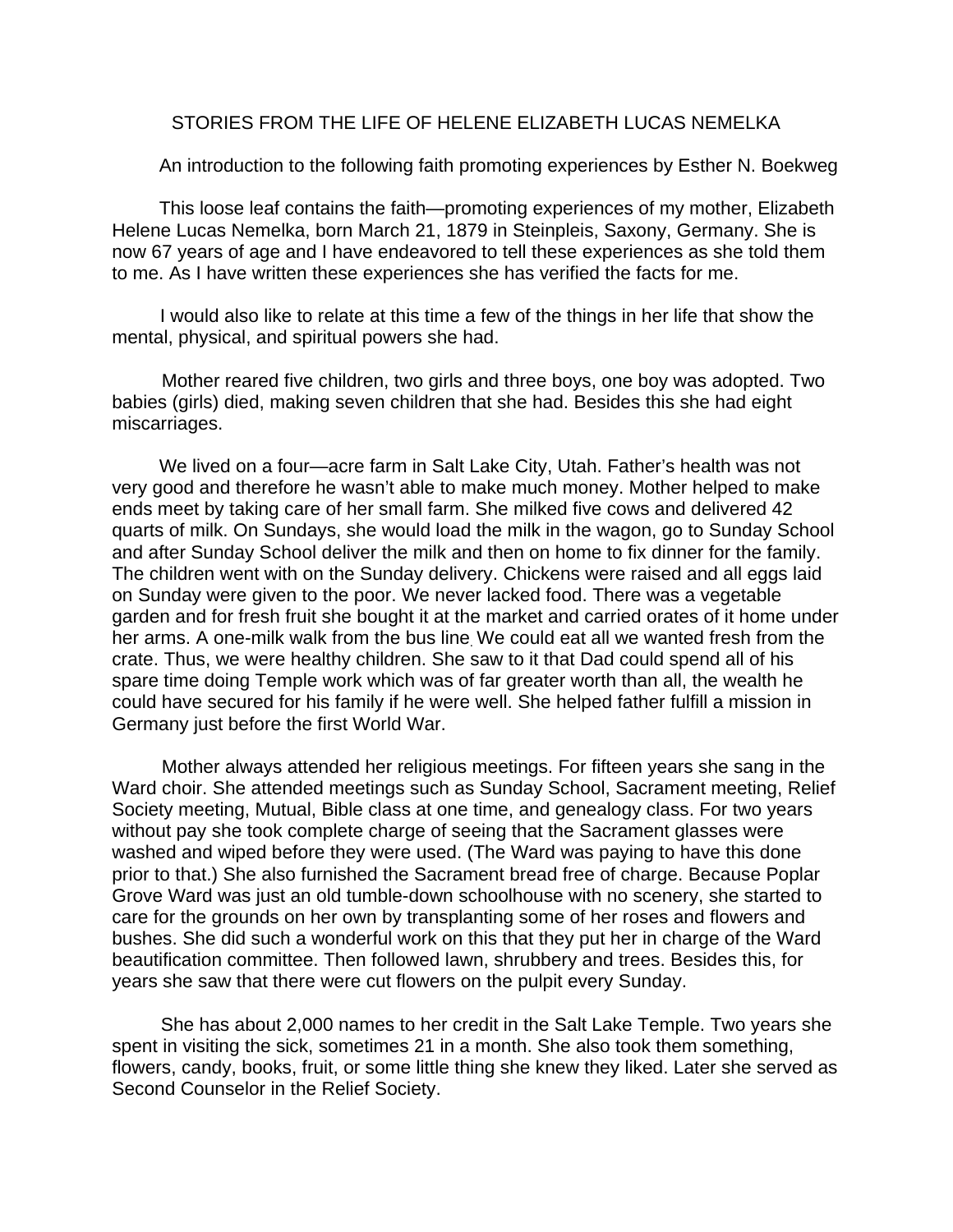For ten years she worked night shift, 4 pm to 12 pm. After work she would have to come home and milk the cows. The winters at that time were bad, making things that much harder for her.

As a young girl of 24 she started to help her parents out of bankruptcy. She gave them all totaled 824 marks in German money. To them a mark was as a dollar is to us. But in value was about 1/4 of the American dollar.

When my sister and I were small she would take us to a Christmas doings which were held in the Granite Stake Tabernacle (now torn down). The programs were sponsored by the IDS German Society. She always told us that the building was Santa Claus's home and we loved that yearly visit.

When we grew older and attended Friday evening show nights at the ward meeting house, she would wait at her friends for us and then walk at midnight the mile walk we had ahead of us. If she had not waited for us we couldn't have attended those shows. She always tried to make her children happy. Most of the time she would attend a temple session before going to her friends to wait for us.

With all these things she always kept the Sabbath Day holy, fasted on Fast Day, paid an honest tithing, and did all she was asked to do in the Church.

Myself and one brother were sent on a mission.

**\* \* \* \* \* \*** 

In 1913, a few years after mother and dad were married, dad told mother she should keep a diary like he did. So to please him, mother started, but she didn't like it and after awhile she would only put the date and under it the words in German "All is Well." After awhile, she quit altogether. Dad continued faithfully until death writing his diary and many times he told mother she was foolish for not writing at least her faith promoting incidents.

Then one day when she was about 67 years of age the spirit very strongly told her to "write your life story before your memory begins to leave you." This surprised her, besides worried her because as far as writing the never wrote much $<sub>0</sub>$  I received two</sub> cards from her on my mission and they were partly written in German. She told me about what the spirit told her and I immediately told her that if she would help me and come to my home I would write her stories for her the best I could. She was so thrilled. She bought a loose leaf book, paper, typewriter ribbon, and stickers, which I purchased and she paid for and in four years we completed one of the finest records of her life. This was a wonderful t testimony to her of record keeping.

**\* \* \* \* \* \***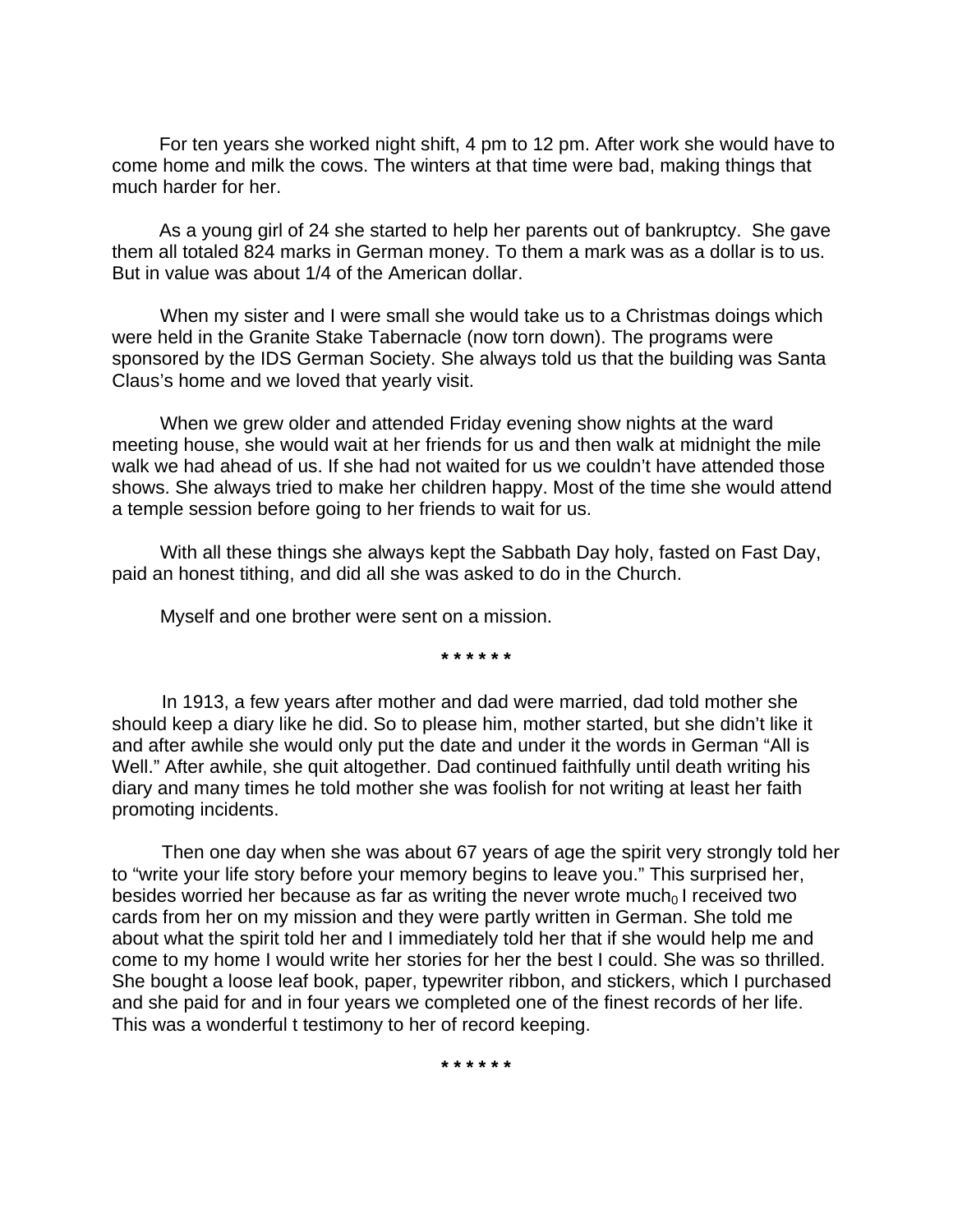Twelve years later I have continually added to this record and made improvements in materials for long keeping. Also I have added other experiences she has had. She is now 80 years old and to our surprise her memory has not failed her. Many times I have mentioned these testimonies to get some verification or date and immediately she starts to repeat the experience to me and to my astonishment she repeats it to me practically word for word as she gave it to me 12 years ago to record.

## (This story written by Esther N. Boekweg)

My mother was born in a little village called Steinpleis, in Saxony, Germany. She was the 4th child of her mother. There were fifteen children. Five children died and ten children lived to be raised. Mother was then third from the eldest to be raised. The first child had died.

Her favorite playgrounds were the small brooks around her home. She liked to watch the fishes and play with the leaves and the colored stones. She loved to watch the thinks of nature, birds and insects. When she was older she had to tend her brothers and sisters. In school she enjoyed religious studies the most, learning Bible stories and memorizing scriptures. She graduated at fourteen years old on her birthday and the following Monday she had to go to work in the factory. They went to school on Saturday and had only two weeks spring vacation and two weeks fall vacation. No summer vacation.

From eight to fourteen years old she had to do diapers and wash small cheese cloths which were used to quiet the babies. They would soak bread in water, squeeze it out, add sugar and place in these cheese cloths and tie with thread. The babies would suck on these. Even the threads had to be washed and re-~used. When they found a feather dropped by a duck or goose they would save it. Everyone was extra saving. She did dishes, made beds, made sugar and bread suckers, about six fresh ones every day.

When she went to work at fourteen she worked in the factories till twenty-one years old. She learned to work at seven different trades in six different factories during that time. When she accomplished one thing she wanted to try and accomplish something else. This had much influence on her religious life in later years. She didn't try to keep only two or three commandments but kept all the commandments as best she could. One of her bosses used her in one of the factories for an experiment in weaving fancy thread. It worked out fine. Most of the factories were where they made thread, yarn, etc. and materials for clothing. Up at 5 A.M. walk one hour to work to be on the job at 6 and work till 6 and home at 7, winter and summer.

In the last factory where she worked she had a foreman that cursed all day long. In another department there was a foreman that was quiet and fine and many times she had a longing to work under him because she suffered so under the cursing of her foreman. Even the good foreman liked her work so much and her wonderful attitude and wanted to get her into his department but rules and regulations wouldn't permit, She was very happy and surprised when one year after she had joined the church with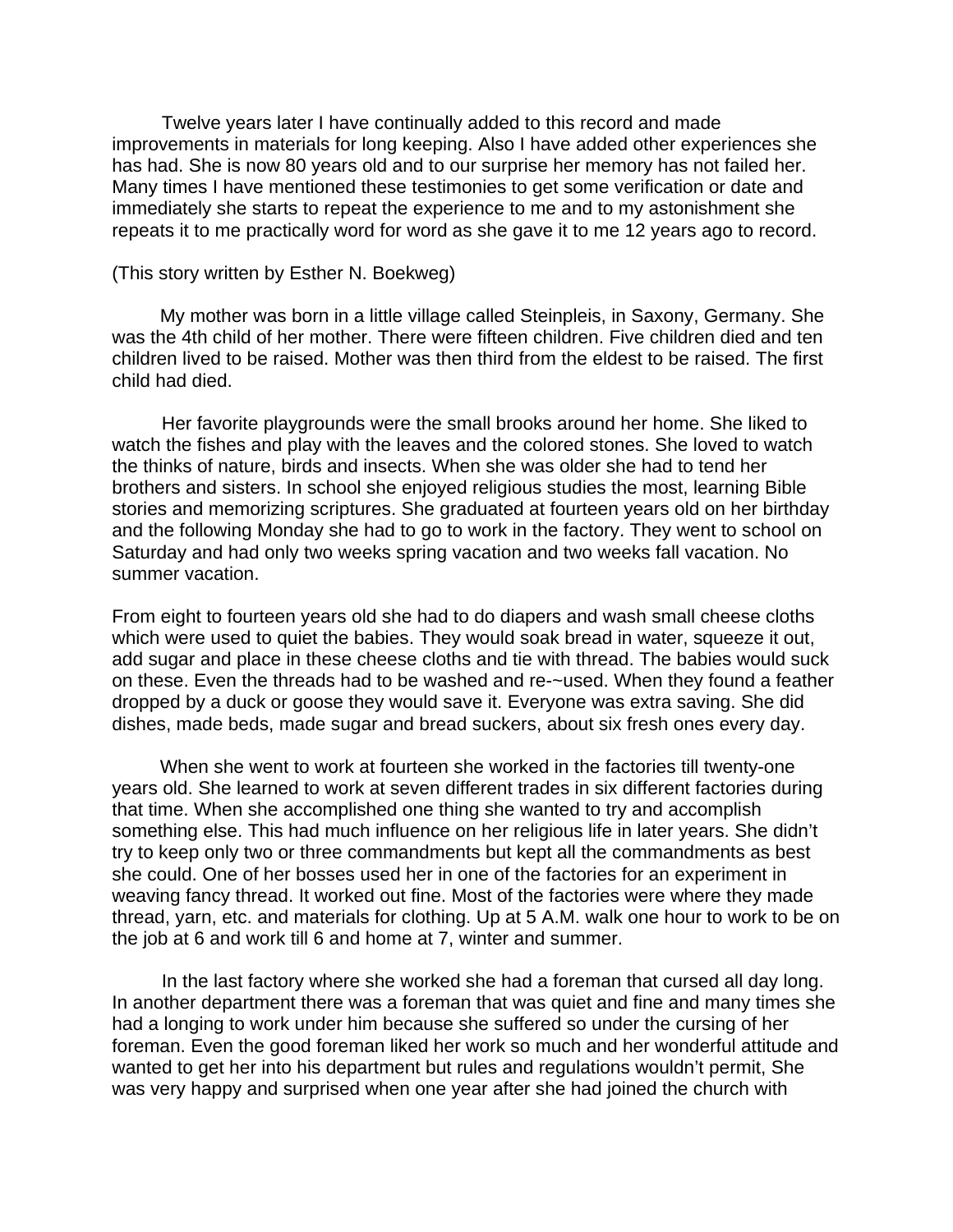father and ten years later after knowing this foreman, he too joined the church at the age of 55. This man mother then knew was attracted to her because of the gospel life they both led and they were also the only two in the factory who ever joined the church.

When mother would hear the whistle of the trains while working in the factories she would have a longing to go to the big city arid work and so at twenty-one she did go to the city and began her work as housekeeper for the rich people. Her first job was for a music director of an orchestra and his wife. Here she learned all about fine cooking and good housekeeping. At Easter time, Christmas time and New Years Eve and other special holidays, the director with his ten pupils would go to the big church tower in the city and there play beautiful music that would ring out over the entire city. Mother thought this was really wonderful and was thrilled to know she was their housekeeper.

Mother wasn't too satisfied with her pay so she went to another place to work. In this family she had a taste of what real rich people lived like. She learned lots of fancy cooking. When they took her in the summertime on the coast, she had a big surprise. On the way they stayed at the finest hotel in Berlin. There they treated her as a hotel guest and not as a maid. The hotel help cleaned her shoes, brought meals into the room, and cleaned her clothes. All she had to do was take care of their three children ages 6, 10, and 12. Even in the home she was permitted to eat the finest of what they had. They were a wonderful family and it left her with a desire that in the eternities her servants would be treated as an equal, too, when she learned of the gospel. They stayed at the coast for six weeks. They lived in the best hotel available. They saw that she had a chambermaid -— no work again, only supervising the children. The meals were the most expensive meals in the world<sub>0</sub> Waiters would bring meals to the room on elaborate trays, ice cream (which in those days was something extraordinary), different fishes, duck, veal, special rolls, etc. all things that the common people didn't even dare think about. Down on the hotel table where the Baroness's and Duke's dined they served the same menu except that wine was also served. Wine was not served to mother and the children. They always had so much to eat that mother would give what was left on the tray to the chambermaid and waiter and they would set the tray on the back steps that led to the kitchen and finish the food left. They were sure tickled. Mother was only permitted to swim at night in the pool of the hotel but she never went. Only the Dukes and other rich people went in the daytime. They had their concerts at night. It wasn't a hotel pool. It was the beach.

These people that mother was with owned a large factory. Sometimes mother would peek and watch the elegant ball all in elaborate dress, etc. She witnessed beautiful fireworks on the water front and was allowed to sit in the beach chairs and watch the swimmers in the daytime. This all happened in Warnemunde, Roststock, Germany.

When it was all over mother was happy to get back to her regular routine of working. Sometimes on the vacation she would get restless and make the beds and dust, work the chambermaid should do. One time she crept down to the kitchen for fun and saw the dishwasher through the window of the door just as she took off her wooden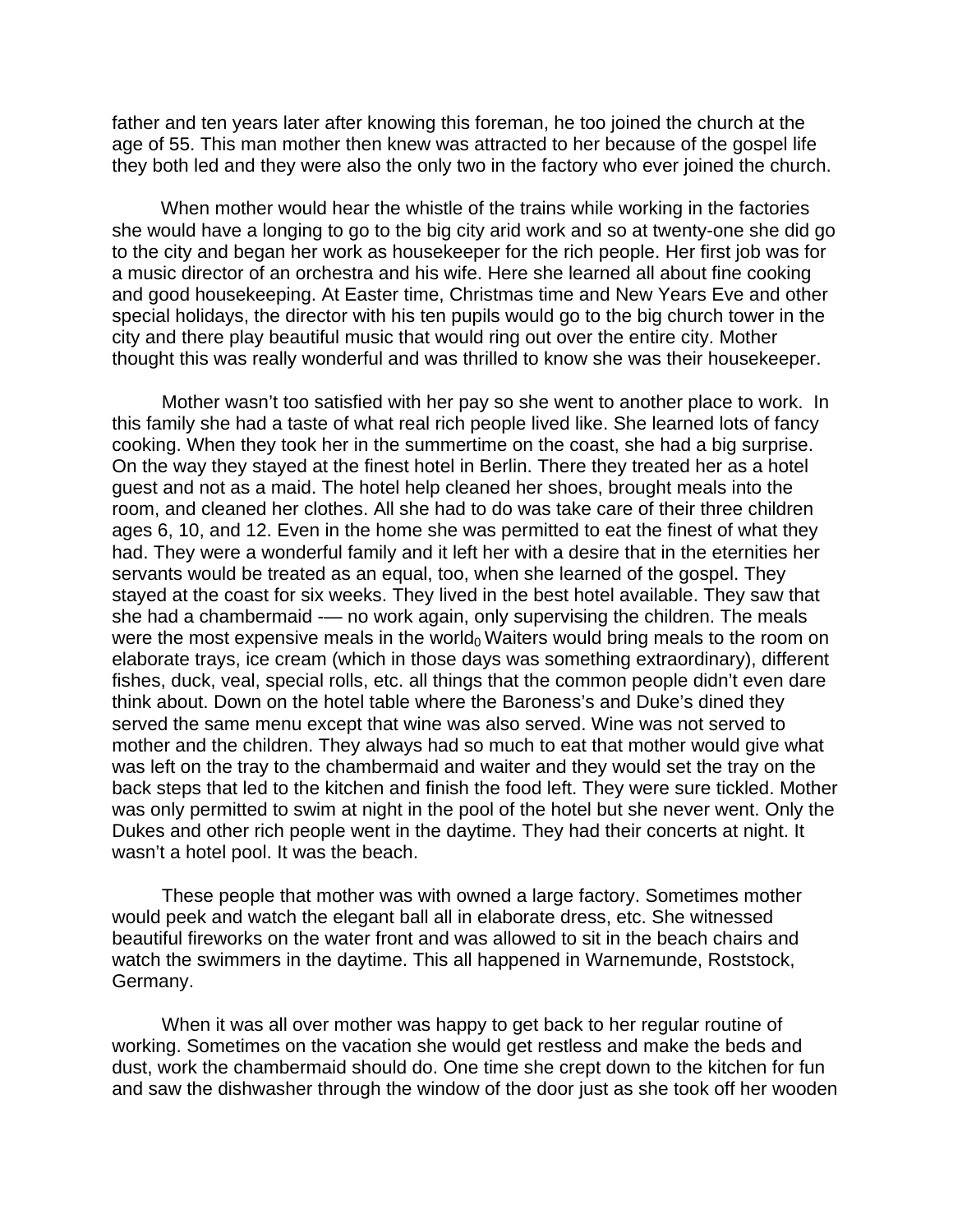sandal and washed it in the dishwater. The sandals were worn because of the cement floors. Mother was sure surprised but she never said anything. She decided she didn't like the lazy life of the rich.

 One day her sister, Helen, visited her and told her she had a nice place where mother could be an independent housekeeper for a millionaire old gentleman. Her sister was the maid for the man's millionaire son and wife. Mother was 24 years old and there she was given a maid to work under her who was 15 years old. These people owned a large estate in the forest where they would stay during the summer months and had great deer hunts in the winter time. Many rich guests would come for these events. Mother helped with the managing of the work. She got a kick out of watching the grown married three sons and one daughter wait for their father to die, but he didn't for a long time. Mother saw him get married again. So mother had to fine another housekeeping job. Beside the 15 year old girl, mother had to hire window washers, laundresses and a woman who cleaned the apartment of 12 rooms. They only came once a week. Mother took over the weekly work. One time mother cooked a meal of pigs tail and sauerkraut and mother didn't know how he liked it and she forgot to ask his daughter—in-law who lived upstairs so she made it like her mother, in onion, bay leaf and water. He came in exactly at noon, very hungry, walked into the kitchen and looked into the crockery and was so mad at what mother had done he slammed the lid down and the crockery broke, everything went all over the stove $<sub>0</sub>$  To make matters worse the daughter-in-law just</sub> walked in to show off a new silk blouse to her father-in-law and the juice splattered all over her. Mother was so frightened she ran out of the house. The daughter-in-law came after her and told her not to feel bad, she should have told mother how he liked the sauerkraut. He wanted it done in special wine and sauces. Other than this incident the man was very good to mother and liked her way of handling things. She had to learn the way he liked things cooked. This experience gave her a great lesson in humility.

On a visit home during this time mother found that her father had declared bankruptcy. He was a cabinet maker and with the upkeep of the home and the many children to care for things went from better to worse. He had kept most of his problems from the children up until this time. Mother was shocked to hear of the news and the loss of her parents' already mortgaged home was more than she could stand. She had saved most of her money which was 800 mark, so she took this to tire man who owned the home and he said she could have the home back. There was 1,000 mark interest due and he said that he would settle for the 800 mark and forget the other 200 mark. This he would do if she would keep up the other payments every three months. This she agreed. The day this happened the home was already being sold through court and the deal was to be closed the following day. They hurried to th4 court, told what agreements they had reached and they were told that if they would pay court costs the deal could be settle that day and the house would not be sold. Each paid half of the court costs. The home now belonged to mother.

Here ~he was with a mortgaged home on her hands, no money, no sweetheart, and already at the age of 24. Her parents depended solely on her now. What a terrible and sad situation. But this incident was to play the greatest part in the live of her parents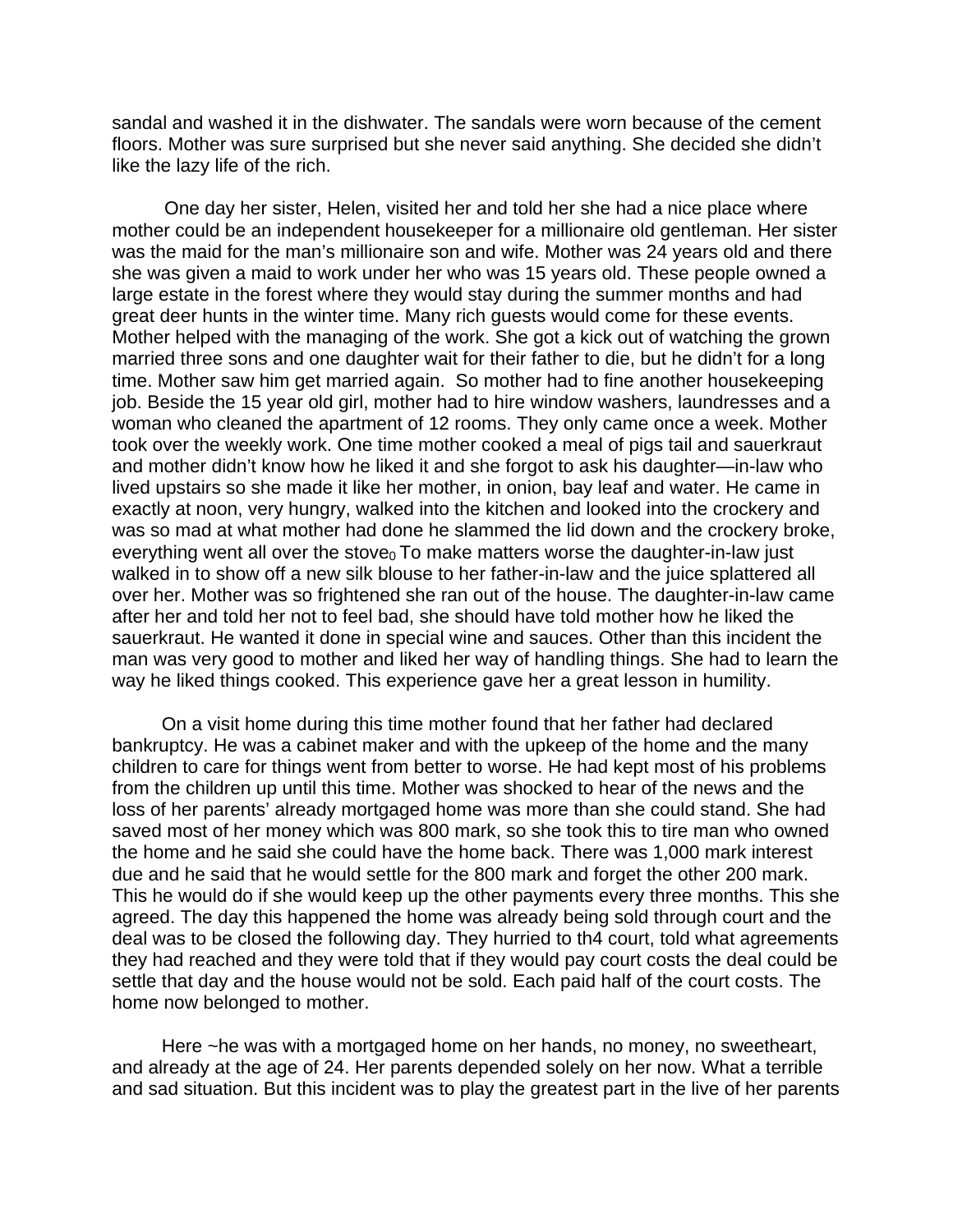and brothers and sisters. Little at the time did any of them realize this.

The first thing mother did was put her parents and younger brothers and sisters in the top apartment to the rear and said they needed to pay no rent. The house had six units in it because when her parents were doing well they had added on three units. Grandfather couldn't do much because creditors would take everything he made away so grandmother had to go to work to make a little for food. Now that mother's parents were happily settled again and secure, mother contacted her two married sisters. The one said she could have an apartment cheap if her husband would take care of the painting, plumbing and up-keep inside the apartment building. This he readily agreed to, much to mother's surprise and happiness. The other sister and her husband took up a similar agreement only he cared for the gardening outside. Both men did a wonderful job. It was Uncle Carl Fritsch and Uncle Emil Wolf. The other three apartments were rented to strangers. For three years everything went along fine. Then mother met father at the age of 27. My, she was happy, but her biggest worry was the home she had to manage. Father immediately wanted her to get rid of it. In the meantime missionaries converted mother and father. This was one year after they were married. Mother took the gospel home to her parents end there the two married sisters with their families and her parents held cottage meetings, and all were converted.

Then came the spirit of gathering to America. Mother and father with mother's sister and her husband and their children were the first to leave. Then her parents both inherited a little money (the strange part was why the money came now and not at the time when they lost their home, yet it was lost to a daughter who really only gave the home back to them); with the inherited money the parents came to America. Through the help of the Lord the home was purchased back by the man who owned it originally and who held the two mortgages. He cancelled the mortgages which amounted to 8,000 mark and then he gave mother's parents a little profit for the home of 2,000 mark. It really turned out wonderful. The other sister and her husband moved back to the city and through mother  $\sim$  help she also later came to America for the gospel with her children.

Before mother left Germany she had had two miscarriages. She felt bad. *8kw*  used to wa8h the clothes for the missionaries and one day she took one of their garments and put it on, having faith that the garments might make her body strong. She showed Dad and he said, 'I guess it's okay if you have the faith.'

Several months later she found she was to have another child. This was Joseph. She carried him while on the boat to America. He was born in America and when he was blessed in the 29th Ward, a sister in the ward told mother that the Counselor gave him a special blessing saying that whenever he went into a home he would leave a sweet spirit behind. Mother could not understand English at this time.

Over the years this really turned cub to be so. As a Bishop in 1955 the compliments on the sweet spirit he has is overwhelming. One man even said he hoped that rubbing shoulders with Joe would rub some of the spirit off onto him.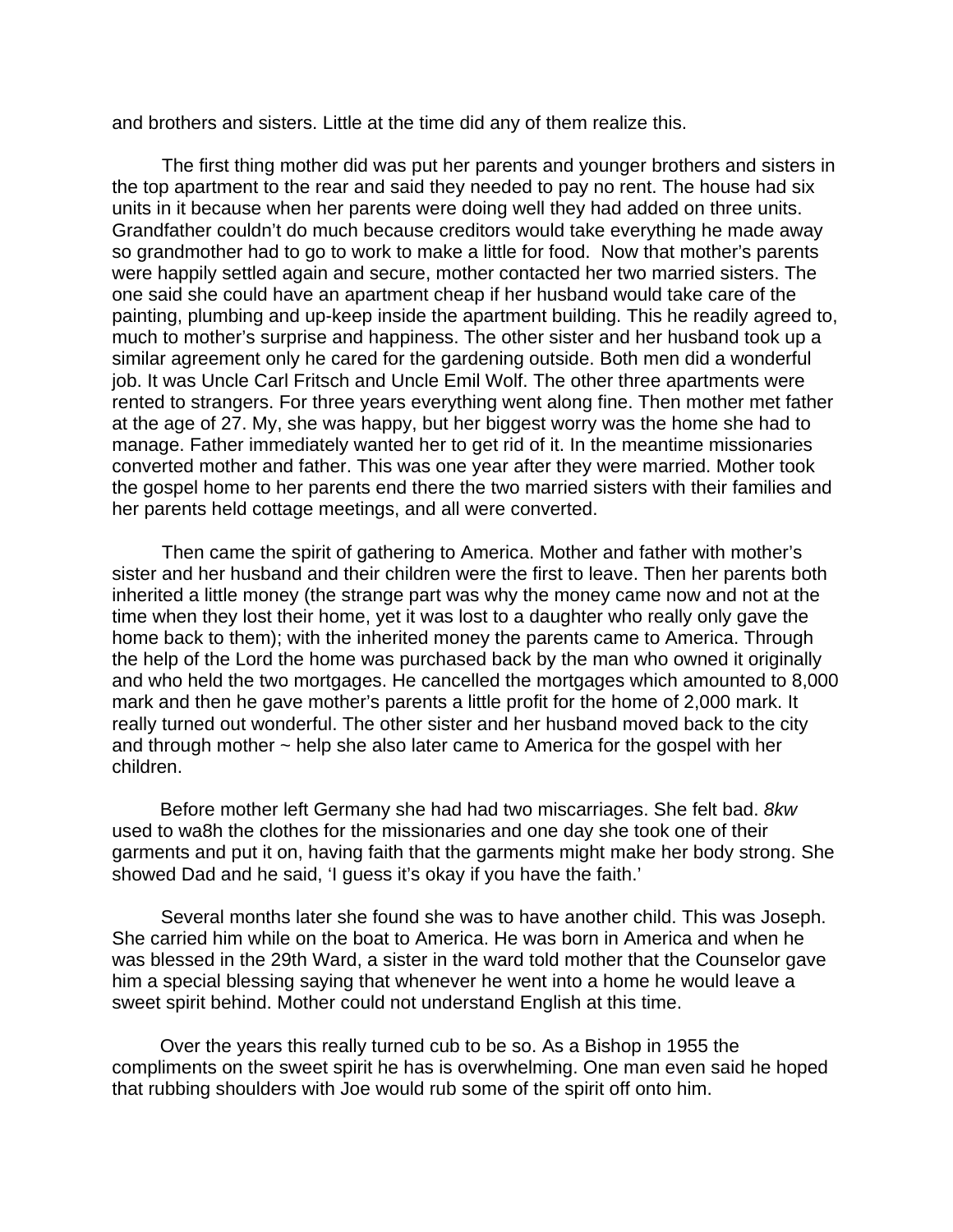In January 1980 one of the Wards in the Pioneer Stake was dissolved. The ward was the same population as Joe's ward but inactivity was too prevalent. I was discussing it with one of the sisters in Stake Relief Society and mentioned that Joe had said it was too bad that people would not be active and that the same could happen to our ward if we are not active and the sister said, 'What do you mean, they just didn't have a Bishop like Joe.' This sister belonged t another ward than Joe's.

This was just to show how well he was liked. Even many remarked about his unusual spirituality. Joe recognizes that this is a blessing from the Lord and through the blessing of parents such as mother and dad.

**\* \* \* \* \* \*** 

About 1938. One Sunday morning in the Gospel Doctrine Class, Poplar Grove Ward; my mother heard a brother get up and say that he heard the Stake President say that it was just as displeasing to the Lord when we get up every single Fast Day as it is when we don't get up at all. Mother felt bad because she never missed an opportunity to get up.

That night with her niece Ella Putscher, attended a meeting in the 20th Ward where Elder Ballard was to speak and she had told Bishop Otto Hunger that she would ask Brother Ballard and see what he thought. During the meeting Elder Ballard spoke that all those who are faithful and want children and can't have then and show the Lord by adopting some would have the privilege on the other side to raise those children where the parents cannot reach the celestial glory. Mother had an adopted child and this talk made her very happy.

After meeting she wanted to go and speak to Elder Ballard but so many people were around him that she said to Ella, "There are too many people, let's go home.' As she said this she said she looked up and that moment he was standing all alone and no one was speaking to him. So she went to the pulpit and he leaned down and took her hand and held it and she told him her problem. "Don't you know the more you bear your testimony the stronger it grows. So bear your testimony whenever you feel like it."

The next Sunday the Bishop asked if she had been able to speak to E]her Ballard and she told him.

That same evening the Stake President visited the ward and she asked him if he ever said anything like she had heard and he said no. Only that he had spoken ~bout people who weren't even doing their duty who took the time away from those ',who did their duty and these people would only preach instead of bearing a testimony.

One Thursday before testimony or Fast Day a sister in the Ward said to my mother (Elizabeth Lucas Nemelka) "It's not right that you get up and bear your testimony every Fast Day as you do." Mother felt bad because when she joined the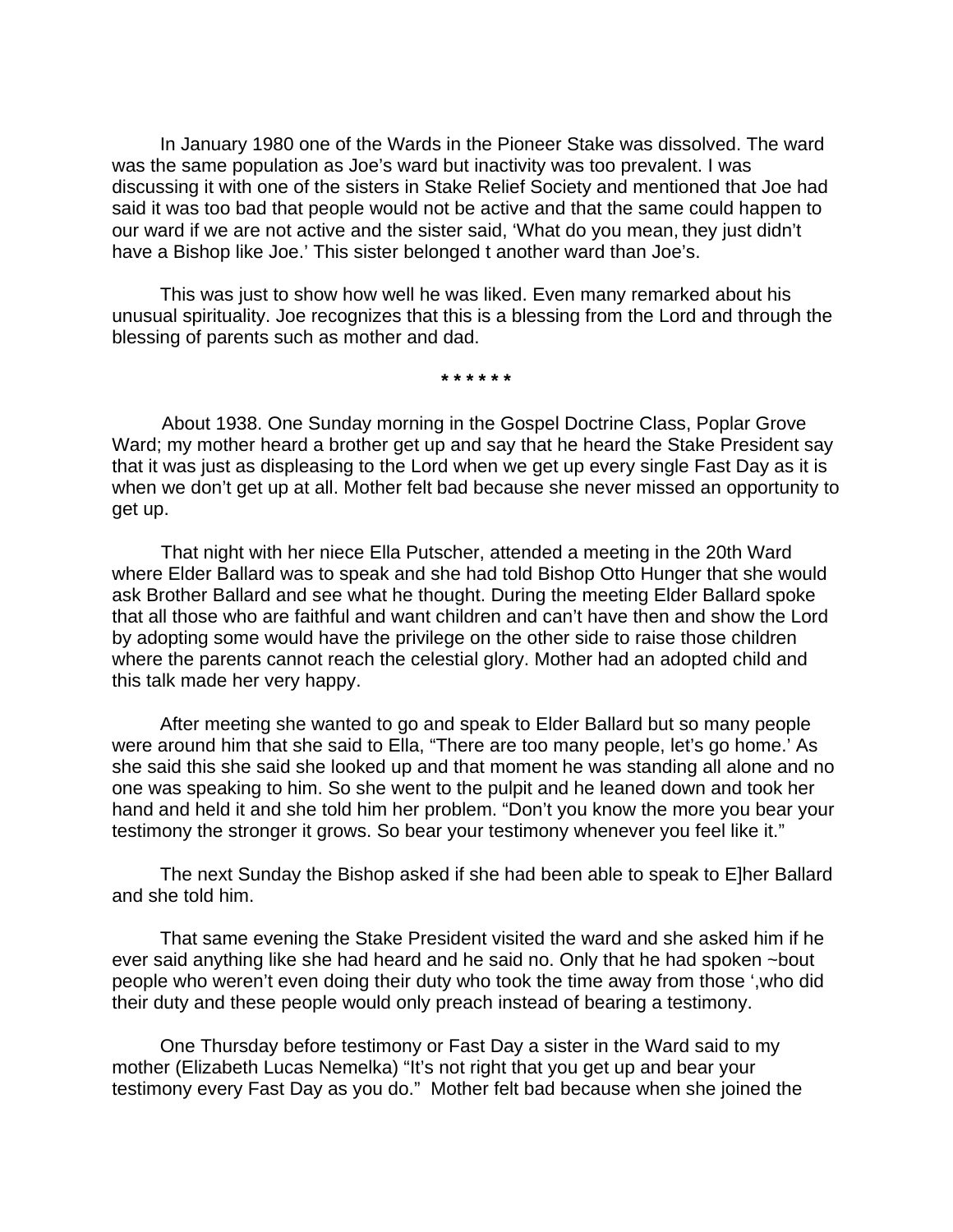Church she always had the idea that each month the Lord would give her another testimony to add to the one she already had to make her stronger in the church--which He did. These testimonies she always bore on Fast Day in testimony time. Well, she decided that perhaps this coming testimony day she would not go to meeting at all, instead she would bake a cake on Saturday and Sunday morning she would take it over to Sister Freeman who was ill in bed and let her husband, who was the Patriarch of our Stake, go to meeting and give him a rest from having to tend his wife. This she did and Brother Freeman was very happy. He went to Priesthood Meeting in the morning and then to Sunday School and mother intended for him to stay for Fast Meeting which followed an hour later. But instead he came home after Sunday School and told her that he must go to the store and get some bread because there was none in the house and he felt he needed it real bad.

When Brother Freeman returned from the store he said to mother, "Now you can go to Fast Meeting." He did not feel like going and felt he was taking too much advantage of mother's goodness. Mother went realizing that she would be late. The opening prayer and both opening songs had been sung when she entered. She crept in the back real quiet and most of her friends did not know she was there. When testimony time came not one single person got up. Tine went by and still no one got up. Mother just couldn't stand it and got up and bore her testimony and after that not one minute was wasted by anyone during the rest of the meeting.

My cousin-in-law, Paul Putscher, was there and he bore witness that no one felt like getting up. When he got home, his wife, who was home ill said, "Well, how was testimony meeting?' He said, "You know, if Tante (aunt) hadn't got up no one would have gotten up." This was a testimony to Ella that the Lord did want us to get up as often as possible. Also, mother never felt bad again about getting up if the spirit prompted her.

Mother's idea of testimony was that we should always bear witness of how the Lord can work with us if we but let Him. This she always used as her theme when she bore her testimony.

**\* \* \* \* \* \*** 

Mrs. Koska, the people who had sole mother and father their house en 1254 South Redwood Road, had some pigs for sale, a boar and a sow. A man came to Koska's place to buy the pigs and when Mrs. Koska took the man out into the yard to show the pigs to him she looked down to where mother was living and the spirit told her that she should tell mother to buy the pigs. The man said he would be back that evening to buy the pigs if he made a final decision. Mrs. Koska then went over to tell mother what the spirit had told her. She wanted an answer from mother before the man cane back. Dad was in the Temple and wouldn't be home till late so mother prayed about it so that she could make the right decision. She asked the Lord to give brother Koplin the answer of what she should do because he was a good neighbor and knew and understood pig raising. Then mother went over and asked him and he said she should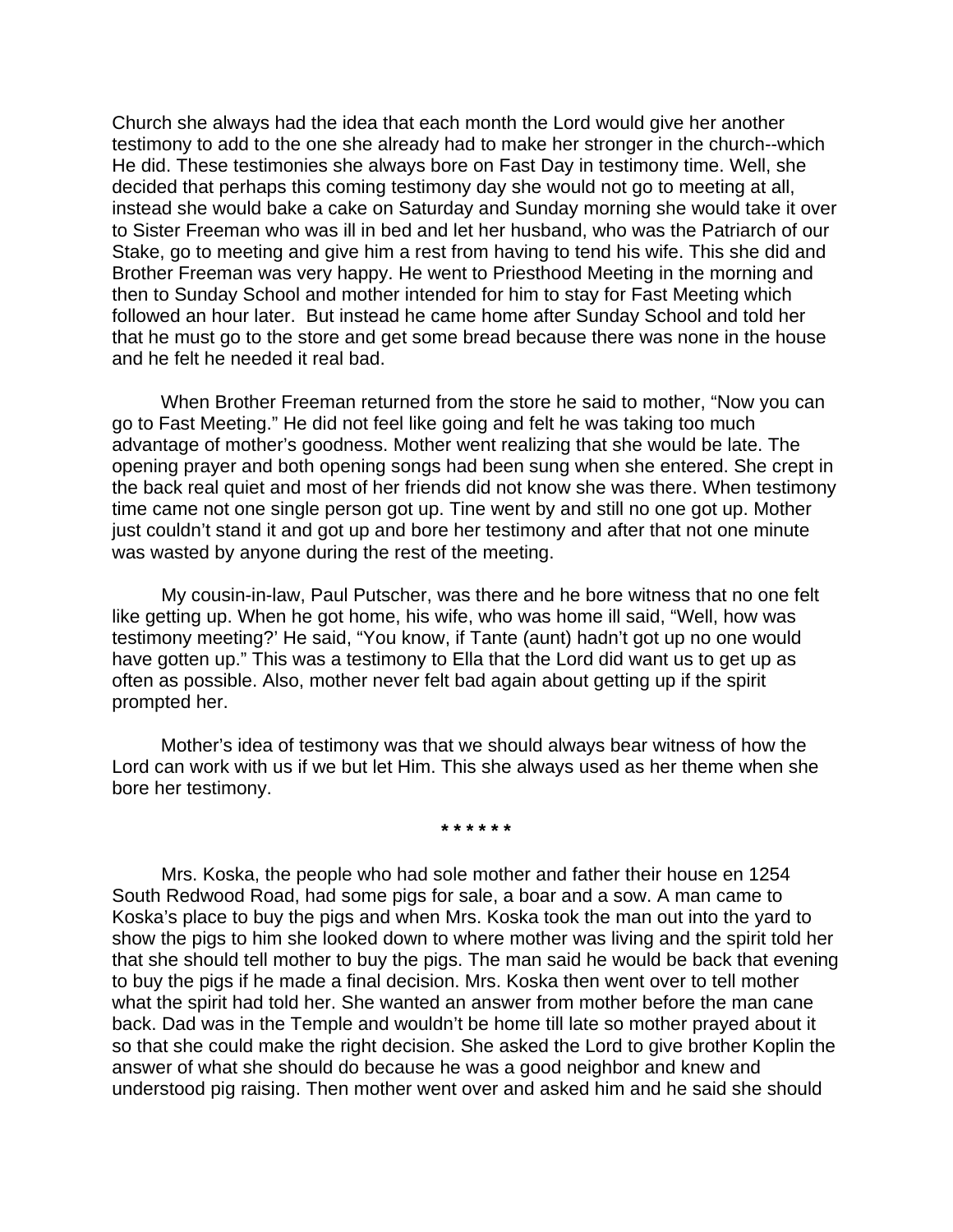buy the pigs. Mother bought the pigs and later the sow had little pigs and through this little investment mother and father made a profit of around \$600. Koska also turned over to them the pick-up places of slop for the pigs. It was during the World War, 1917, when things were high and hard to get. Later the government went into the pig business and all slop places were taken over so the folks had to stop.

Mother was sitting on the stand one Sunday during Sunday School because she had been called upon to open with prayer. During the Sacrament, which shortly followed, her mind went back to old Jerusalem. She pictured Christ at the age of 33 with such a strong wonderful body and then how the wicked scourged Him and broke that strong wonderful body. She pictured all this in her mind with a contrite spirit and an aching heart which caused tears to come to her eyes. Then the spirit told her to give this picture and feeling as a testimony the following Sunday which was Fast Day. Then she thought, yes, I will give it only under one condition, because she didn't want the people to think she was just showing off. The condition was that He would inspire them to have as the Sacrament Song on Fast Day, "He Died ! The Great Redeemer Died!"'

She waited a whole week and still felt she should give this testimony. When Sacrament was to start mother sat with her heart pounding wondering what song would be chosen. She saw the chorister, Sister Leary, open her song book, walk over to the Bishop and ask his approval, he nodded his head and the song was announced, "He Died! The Great Redeemer Died!" Mother's heart leaped with joy. It was her song. After Fast Meeting and mother had given her testimony, Sister Leary told mother she was inspired to have the congregation sing that particular song. During mother's testimony she was so filled that she had the congregation sing "Glory to God On High!" It was not only her testimony but theirs too.

**\* \* \* \* \* \*** 

Mother was on the bus one day shortly after her Stake Mission call. She passed an empty lot in the first district she was to labor in. As she looked through the lot to the next street, she had in view two homes and the spirit told her that the Lord wanted one soul from each of those tire homes—-a blue painted home and a tan painted home.

She never told her companion about this until six months later when they were tracting that street. They called at the blue home and a young woman answered the door. They introduced themselves and the lady said "Come in." They started to teach the gospel to the lady and she said "I'm Catholic, but my husband is a Mormon." They had been married only two years. The lady continued to tell them that she was very strict in the Catholic belief and Mother said, "Oh, no I" and the lady said, "why not?" Mother said, "If you were a strict Catholic you would never have married a Mormon boy." She answered, "Oh, but I loved him.' She was very friendly and invited the missionaries back. They made one more very good contact with her and preached much Mormonism to her before they were transferred to another district.

At the tan colored house<sub>9</sub> a sweet little woman answered the door and after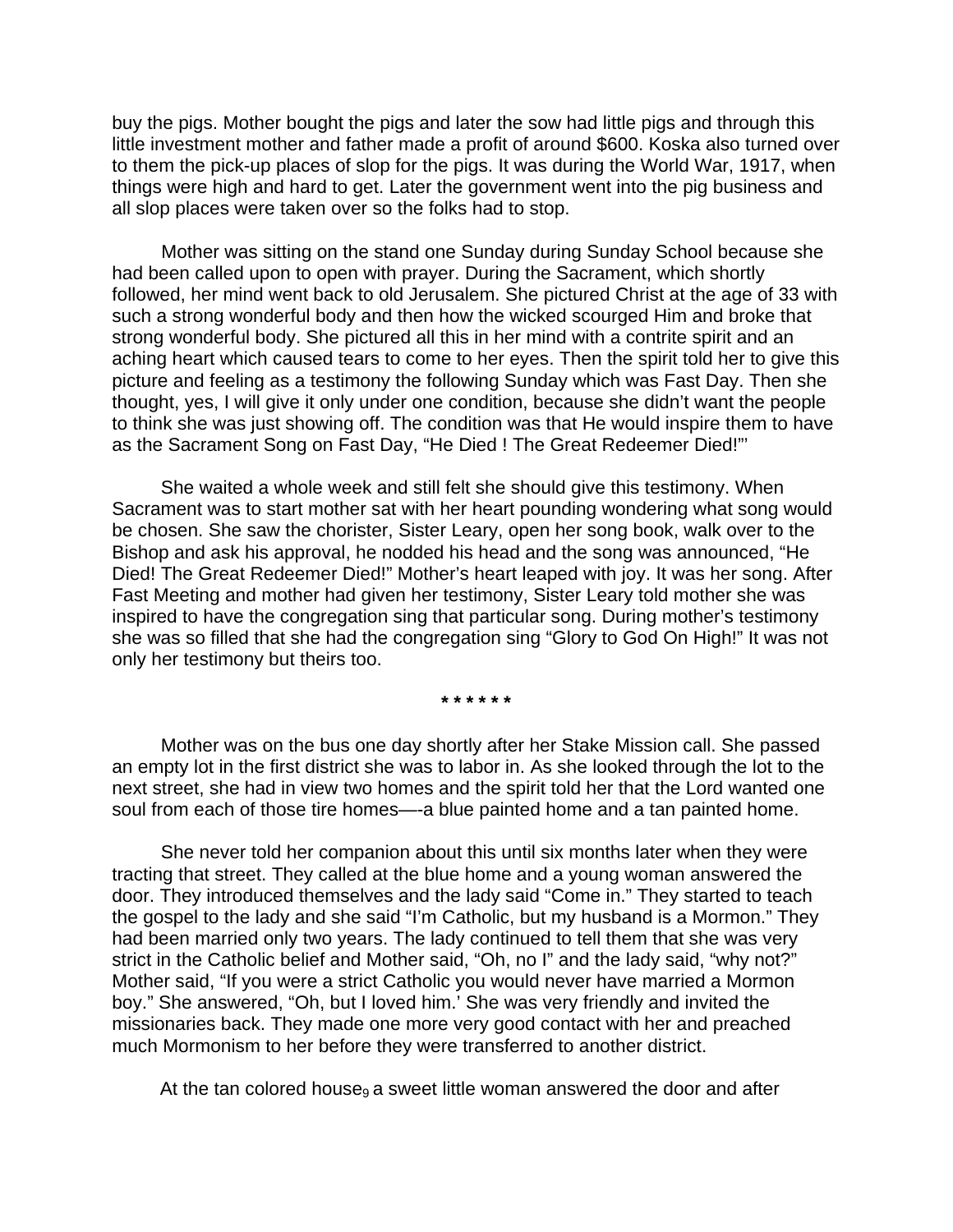introducing themselves to her they were informed that she was a Mormon but her husband wasn't. They were invited in and wonderful gospel conversation was carried on. They were invited back and on the revisit they met the husband of the house who was very kind to them. Permission was asked to hold cottage meetings in the home and he gave his consent. Due to a missionary transfer from that district they were unable to carry out the cottage meeting so the furtherance of the gospel in these two homes that were shown to mother where inactive members were living had to be carried on through some other source when the Lord was ready for it.

One Saturday afternoon, while shopping downtown, mother lost her purse. She was in the Community Market when she discovered her loss. There was a little over six dollars in the purse. She immediately prayed to the Lord to help her and that if she found the purse she told the lord that she would give a dollar to the first widow lady she met that she knew*.* Then she remembered that she had shopped last in Penney's Store so returning there she found that someone had turned her purse in t. the lost and found department. She silently thanked the Lord.

It wasn't until the next day in conference that she found the widow lady who should get the dollar. Even then the Lord directed her to the widow. The lady was sitting on her right during the whole meeting and yet it wasn't until the middle of the closing song that the impression came she should give the dollar to this widow. She reached into her purse and gave the lady the dollar. After closing she mentioned the incident to her girl friend and she too was inspired to give the widow a dollar.

**\* \* \* \* \*** 

While mother was getting ready for town one day the voice told her to take two extra dollars along. She was so surprised and didn't have the faintest idea what she as supposed to do with the dollars but she obeyed anyway. Her niece went with her and as they cane near the street-car line which would take then to town there came an elderly widow lady down the street. Immediately the voice told mother that one dollar belonged to this lady. She gave it to her. When they boarded the bus the only other passenger was also a widow lady when they knew and again the voice told her the other dollar belonged to this lady. Mother knew that the Lord had used her in helping out these two dear widowed ladies.

**\* \* \* \* \*** 

About three menthe before mother was released from her home mission, she made arrangements for a cottage meeting in her little two-room home. About twelve investigators had definitely promised to come besides ten others which included the stake missionaries, stake mission president, etc. Mother baked two nice cakes and ordered ice cream. Everything was all set for the evening. Mother had fasted all day and so did Dad so that the meeting would be a success. Dad had to work and could not attend.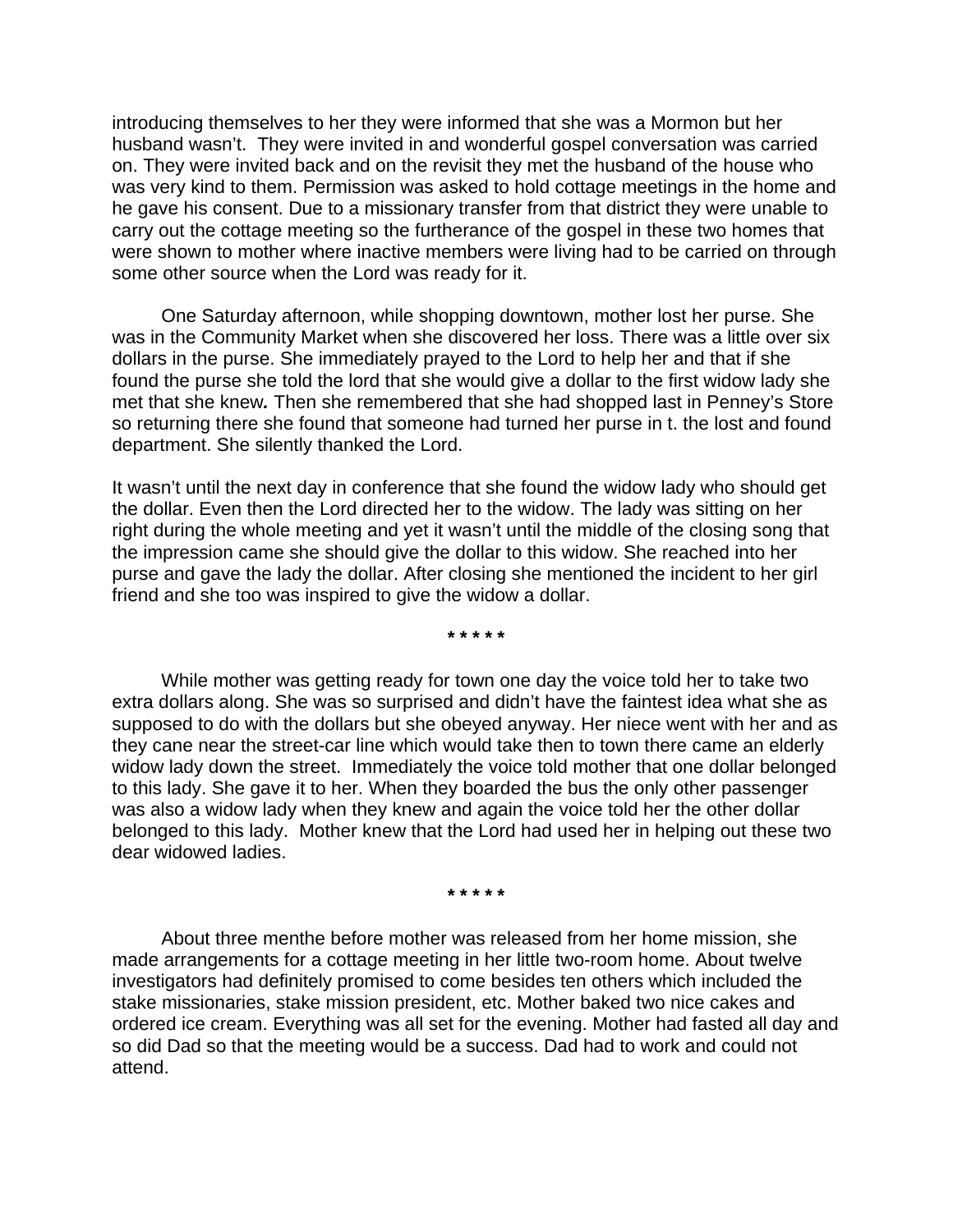When the tine arrived, everyone was present but the investigators. Not a single one showed up. Mother felt awfully embarrassed and sad. Most of the investigators were from a small community, two blocks from her hone. Who then told her companion they had forgotten to invite another lady from the community so my brother Joe and Sister Hollingshaus, mother's companion, went over t. see if they could get her in the oar. When they arrived at the community they found out some odd things. One little child was sick in one home and they thought it had polio so everyone was excited in the home. Another hone, the husband was ill and in another home the wife and husband were both sick. These people were all some of the investigators who had faithfully promised to come. It seemed so strange that they all should be sick this particular night. Further investigation later, in regards to other investigators showed that Mrs. Saathoff, her husband came home that night and announced that he must make a quick trip to Kansas City and leave that very night so she should help him pack and the other neighbor had her coat on to come to the cottage meeting when her mother-in-law knocked on the door for a visit so she decided she better stay home.

A lovely meeting was held in spite of no investigators and they all had a wonderful spiritual feast. After the meeting, mother took cake and ice cream over to the families in the community and they were so tickled when she sane over. Of course, mother felt very blue over the outcome of the meeting as far as investigators went and when Dad called later in the evening to see how the meeting went she told him it was a failure. That night she prayed and cried about it. The Lord gave her a comforting dream.

**\* \* \* \* \*** 

During the night of the failure of her cottage meeting and after much prayer, mother had a very strange and beautiful dream. The dream was as follows. As she entered her little two-room home from the front door, the home appeared as one long room with no partition making it into two rooms. To her right the wall seemed to disappear and as she looked a group of children dressed in white appeared in the air two-by-two and were coming towards her home from the direction of the small community. Then my brother Joseph appeared through the wall next to the scene of the children just as the scene was fading away and the wallpaper was taking shape. He said, 'Ma, did you see it?' She said, 'Yes,' and as she still looked there was still movement on the wall where the scene was slowly disappearing. Then Joseph disappeared and she fell to her knees from the glory of it all. As she arose, a long table stood in front of her. Then in the farther end of the room she saw Dad kneeling in prayer with his hands raised to heaven. Her eyes turned back to the table and there on the table was a beautiful treasure chest. A man dressed in Nephite dress was sitting at the table. He raised the cheat in his hands and handed it to mother and she said, "Oh, no." And he said, "Well, what do you want?" And she said, "To preach the Gospel." Then she noticed at the neckline of the Nephite that he had mortal flesh. As the thought came to her that he must be one of the three Nephites the dream vanished and she awoke.

Because her mission was soon over, mother didn't quite understand the dream. The next morning, my youngest brother Nephi came to her with an offer of selling her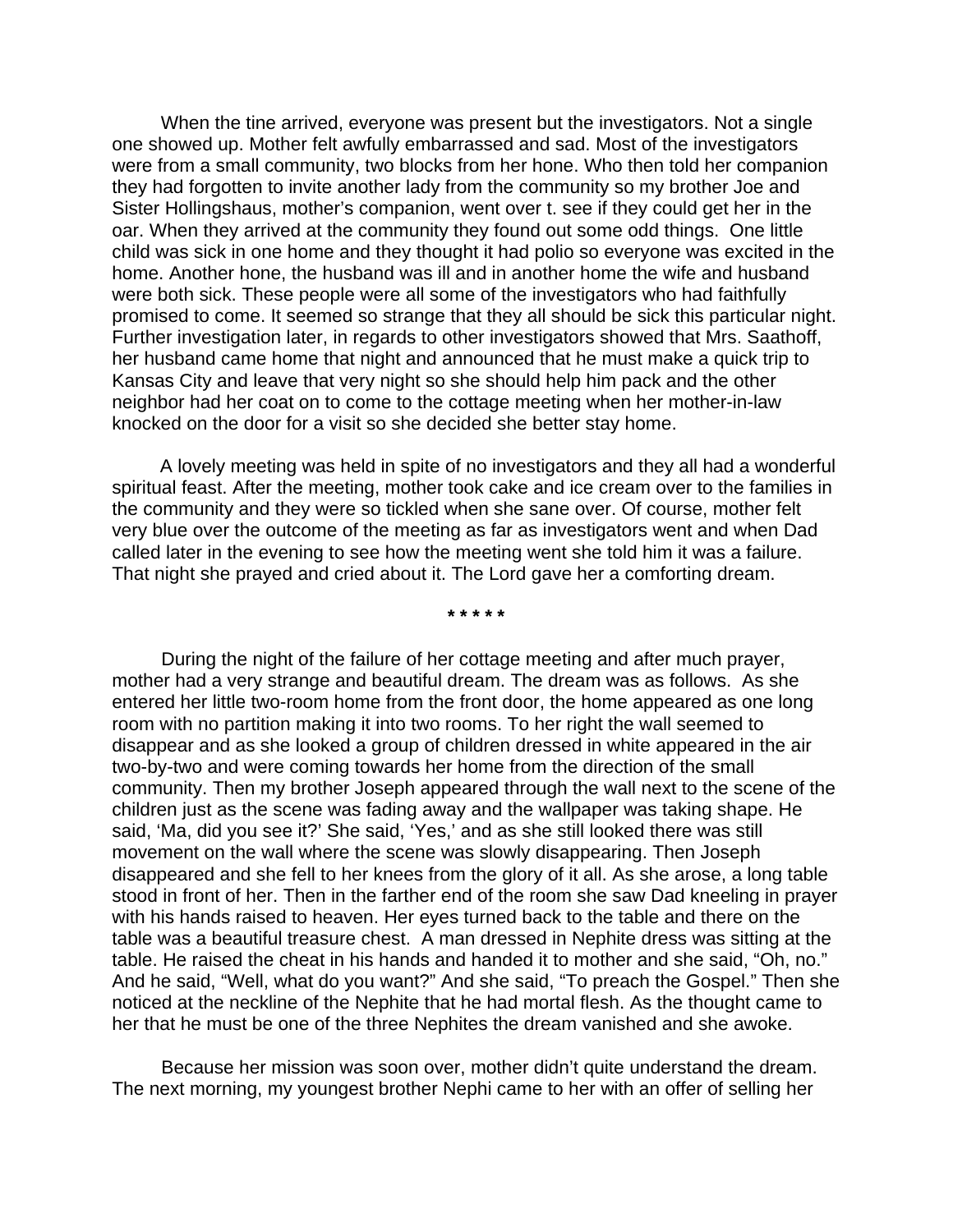home, She turned him down. A few days later Bishop Buehler came to her door and wanted to know if she would take a six months vacation and then accept another twoyear stake mission. She was very happy to accept and very happy she didn't sell her home.

It was during this next mission call that mother was able to continue her work in the community, During the six-months vacation period the Bryan family moved into the small community, It was to mothers great joy and surprise that in that family she first saw the same twelve-year-old girl (Marie Bryan) whom she saw dressed in white in her room in the dream. Then she knew the real meaning of her dream. This girl and her family have all joined the church besides other children from the community. Mother also had the surprise of meeting and converting one of the young boys she distinctly saw in her dream. His first name is Don.

One evening as mother was leaving her house and placing the key in hiding, the spirit told her to go back and get an extra Book of Mormon because she would meet someone who should have it. Mother listened to the spirit and told her companion about it when she met her.

The first home that they visited turned out to be a lady who could neither read nor write so mother knew that was not the home, but as they were invited in and were explaining their visit, another lady hurried into the house, excused herself and left her baby for her sister-in-law to tend. Immediately the spirit told mother that was the lady, so mother quickly gave her the Book of Mormon and some tracts, explaining who they were, and the lady left saying she was very pleased to get the book and she would read it.

A few days later they visited this lady and found out that she was from down South. They were very poor and had six children. These people lived in a small community where a few were Mormons but not very active. The lady was called Mrs. Bryan. She was very happy to have the 4issionaries and gave permission for mother and her companion to hold a Religion Glass in her home with the community children. In all there were 19 children in attendance and classes were held every week for two years.

Mother had to do most of the teaching and did a fine Job considering that she was in her sixties and knew mostly German schooling. The children all loved her. She prepared them for Sunday School and Primary in the Edison Ward. When they become better acquainted she took approximately ten children on the bus paying the way for some of them so that they could attend Sunday School. It was too far away and they were too small to go alone. After Sunday School she would seek out one of the Priesthood holders to take the children safely home in his ear as she had to stay after Sunday School each week for their weekly missionary report meeting.

At first the children would sometimes go to Sunday School without clean clothing or washing themselves. The people being poor and with lack of water in the community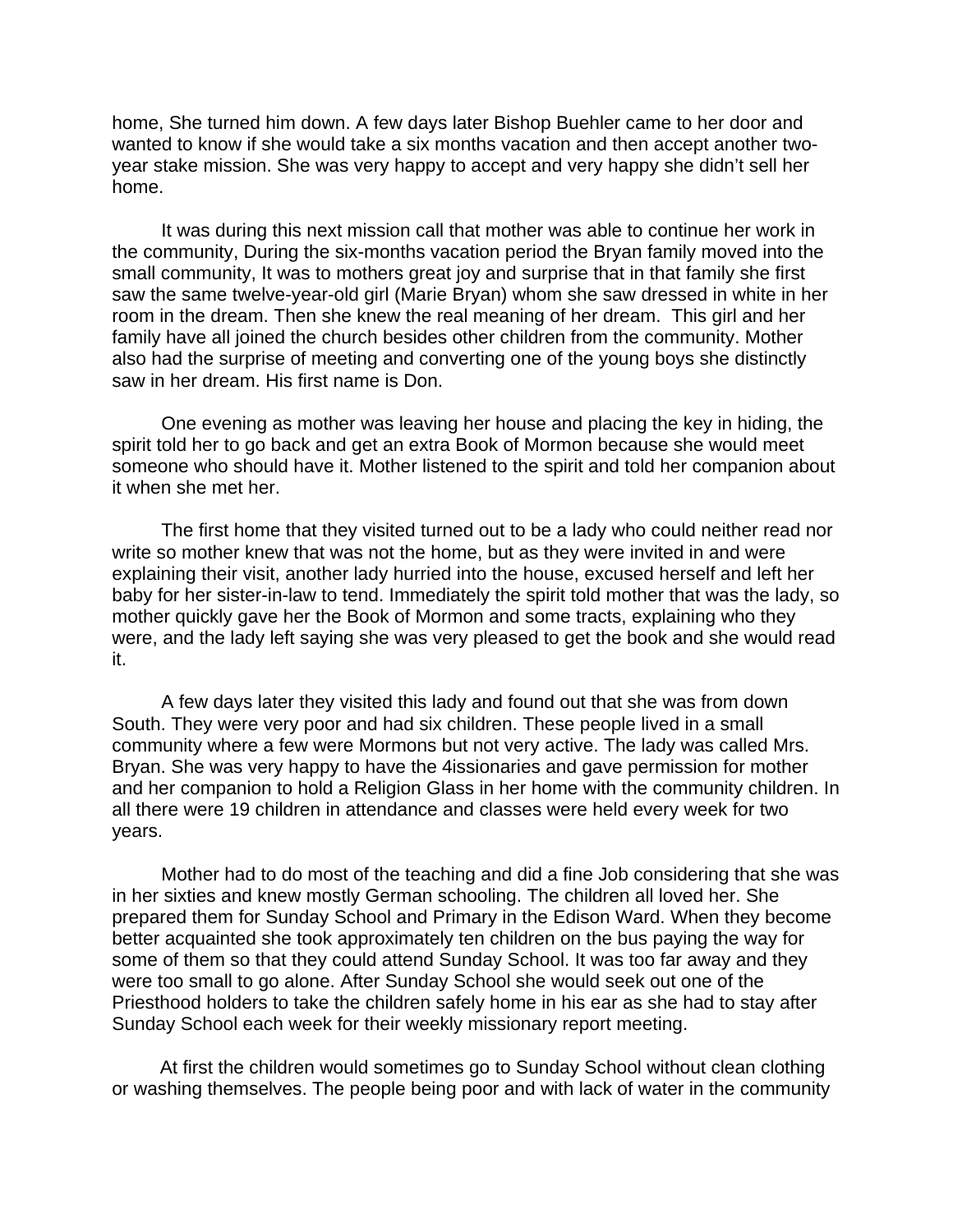and being from the South, they had an "I don't care" attitude, but through the love and spirit of the gospel, the children soon were cleaned up by the parents and as time went by the child that always seemed to be the dirtiest turned out to wear a perfectly spotless white dress and looked very sweet.

During the Religion Glass days, Mrs. Bryan would always be present and sometimes the father would be present too when the class was held after school and he came from work. Many cottage meetings were also held in this home and through the spirit of the Lord and during the two-year period, all the relatives of this family came from the South to visit the Bryan family. There was her three brothers and one sister, his two brothers and his mother and father--all came for visits from the South. Cottage meetings were held on their visits and they were wonderful investigators. Mrs. Bryan's brother and all ten of the children who went to Sunday School from the Religion Class were baptized three years later. Mrs. Bryan has read the Book of Mormon and though her children are baptized she does not as yet feel worthy but attends church as much as possible.

Shortly before the baptism of the children, Mr. Bryan lost his job. On one of mother's missionary visits she asked Mrs. Bryan how they were coming along and she said they would make out okay, she still had a little flour for biscuits and she could borrow a little from the neighbors in the morning till work was found. Mother told her to send her husband over in the evening and she would give him a sack of flour.

While he was at mothers to pick up the flour, Mother's neighbor, Mr*.* Jensen, came out and asked mother who the man was and Mr. Jensen got two dozen eggs for him when mother told the story, and he talked awhile to Mr. Bryan and then said for him to come down to the foundry in the morning and maybe the boss could give him a job.

In the morning Mr. Bryan was there but no job was available. The boss upon finding out that he had six children and no work decided to give him a temporary job of clearing for the grounds around the foundry. Two weeks later an opening was found in the foundry for him and he has worked there ever since. Mother told him that he should thank the Lord for the work and that it was a blessing to then because they had opened their home to two servants of the Lord.

**\* \* \* \* \*** 

In the spring of 1908 about two months before mother joined the church, she had a dream. The dream happened after Dad had been given an opportunity to work with his brother, Adolf, in a coal mine. His brother owned the coal mine. Dad would have made good money. But because of the gospel which came along they turned down the offer and soon came to America.

In the dream someone opened a door for her to look into a room. She saw the Savior with light—brown, almost blonde, hair, dressed in a white robe with outstretched hands towards her. Beside him was a rectangular table of dark wood. Stacked around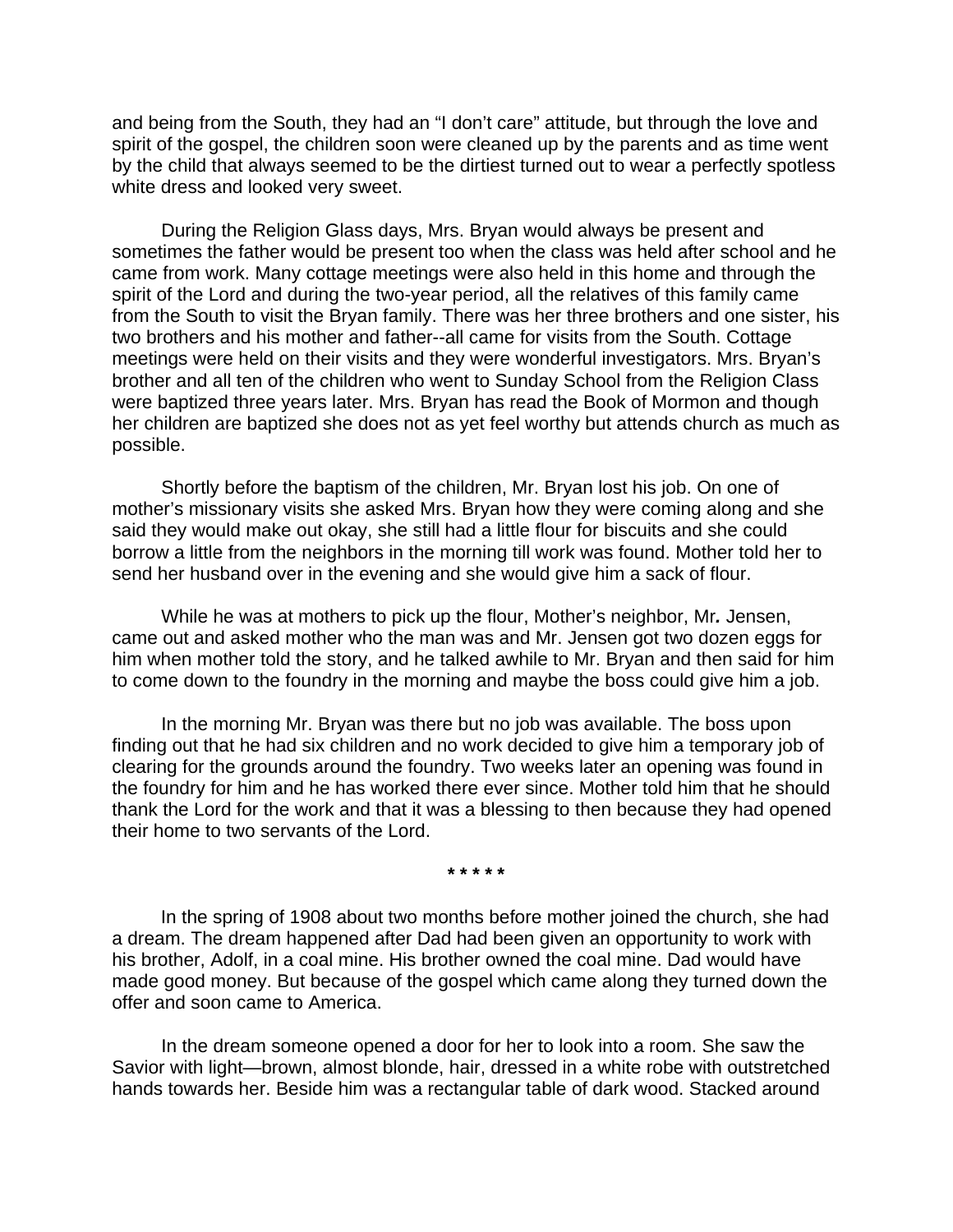the outside of the table edge were silver dollars (5 mark pieces in German which look like American dollars) stacked about 5 or 6 inches high. Then crossed in the middle of the table from corner to corner were stacks of gold pieces worth 20 marks each in German. These were stacked the same height.

It was as if she had a choice to make. She could have all the money or choose the Savior. She walked to the Savior and put her arms around him and then woke up. Then when the gospel came she realized why she had chosen the Savior in her dream.

They came to Americas and Dad's brother became very wealthy. During World War 2 in 1945 things changed. Adolf lost his coal mine. During the wicked reign of Hitler it was taken away. And mother and dad were the ones that were rich in the gospel in America.

One month before Mother completed her 2nd two years of Stake Missionary work, she was sitting in the preliminary meeting in the temple listening to two sisters talking. One was telling the other that she had been called with her husband to do temple work as a mission. Mother had a great desire to do the same type of work and asked father about it. Father was pensioned from the railroad so had time for himself so they decided to go together and do couple names for the Czechoslovakian Mission, father's birthplace. This worked out very well and they were able to go twice daily. They started in the fall when the temple opened in August, but during the Christmas holidays Father became very ill. Mother prayed to the Lord for father to get better so he could at least fulfill a complete year of the missionary work they had started.

Father did get well and they did complete the full year. During the summer months while the temple was closed, father began to fail again and mother began to think that he could not go any more to the temple, but the spirit of the Lord told her that when the two of them had decided on the missionary work on their own, they had prayed about it and had planned on two years, not only one year. Sure enough, Dad was able to go again, only instead of twice a day he could only go once a day. Together they completed all the names in the temple at that time for the Czechoslovakian Mission. They were truly inspired to do this work.

**\* \* \* \* \* \*** 

October 11, 1950 To my beloved wife:

*"*A good wife is a gift of God.' I have all reason to be thankful to my heavenly father for such a gift, because He blessed me with a wonderful wife. Also for the great sacrifice of bringing spirits to this earth and teaching then by precepts and example the Gospel.

 I must confess that I have failed to appreciate the help you have given me to progress in good things. In my last days I can see better the many mistakes I have made and I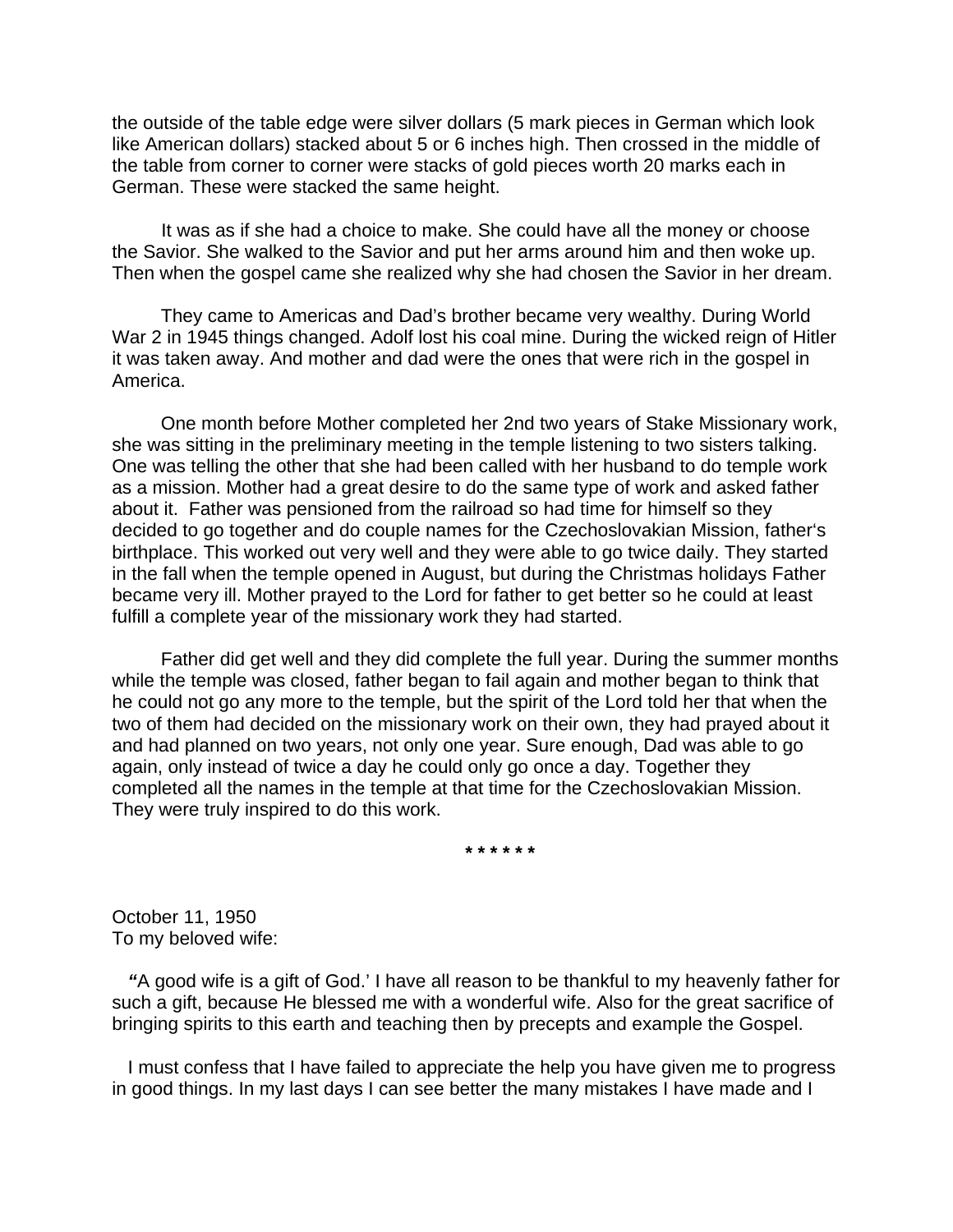know that I have to learn many lessons yet in the life to come.

 The Lord has blessed you with great light so you could understand even the principles which lead to the highest exaltation in the celestial world, which means much to me. A great mission was given you to bring all your children back into the presence of their heavenly father. I know that through your much praying and fasting, also sacrifices you will be successful and thy children will honor your name.

 I am very thankful for the blessings received in the house of the Lord, to be sealed for time and all eternity and have our children sealed to us, so that they will be with us forever through our faithfulness.

 I pray the Lord that your last days may be your best and let you finish in peace and joy this mortal life according to your desires. Asking thee to forgive me all my failings and to forget my mistakes,

I remain your loving husband forever Carl A. Nemelka "Auf baldiges Wiedersehen." (Will be seeing you soon.)

One summer day while tracting, mother and her companion saw a man painting on the roof of his house. Mother asked,"You are interested in religion? No, you are interested in painting right now." This introduction tickled the man so he stepped and listened a minute and then said, "Talk to my wife she is very interested in religion." They did and the lady of the house came out on the porch and they talked about the gospel. All the time, the man on the roof could hear their conversation. They were invited back.

**\* \* \* \* \* \*** 

Uncle Fred Mehner was called on a mission by the Church authorities. He was living in Salt Lake City, Utah and operating concessions at the resorts. In 1922 he had the Whip and small giant racer at Saltair. At one time he had the Whip at Lagoon. He was doing real well. Aunt Nanny wanted him to go on his mission and said she would take care of the business. But he refused the call. A few months later the Bishop asked him again and he still refused to go. The third call came from President Grant himself and the Bishop had to write back and tell him that Uncle Fred had refused the call. A. visiting Bishop from Pleasant Grove Ward in Utah even told Uncle Fred he would be sorry if he didn't go, this was when he was still in the deciding period.

Later the family moved to Victorville, California where Uncle Fred went into the cafe business and had Fred's Cafe on the Highway. He did real well but, in his fifties Uncle Fred became paralyzed and could only mumble a few words and he had to be helped by his wife when he walked. He had a sad time. His wife took care of the business in the cafe. A few years later he died and on his death bed his wife told him that now he would be able to do the missionary work he didn't do here, and so he should be happy. But a few years later Uncle Fred's sister Susan had a dream and saw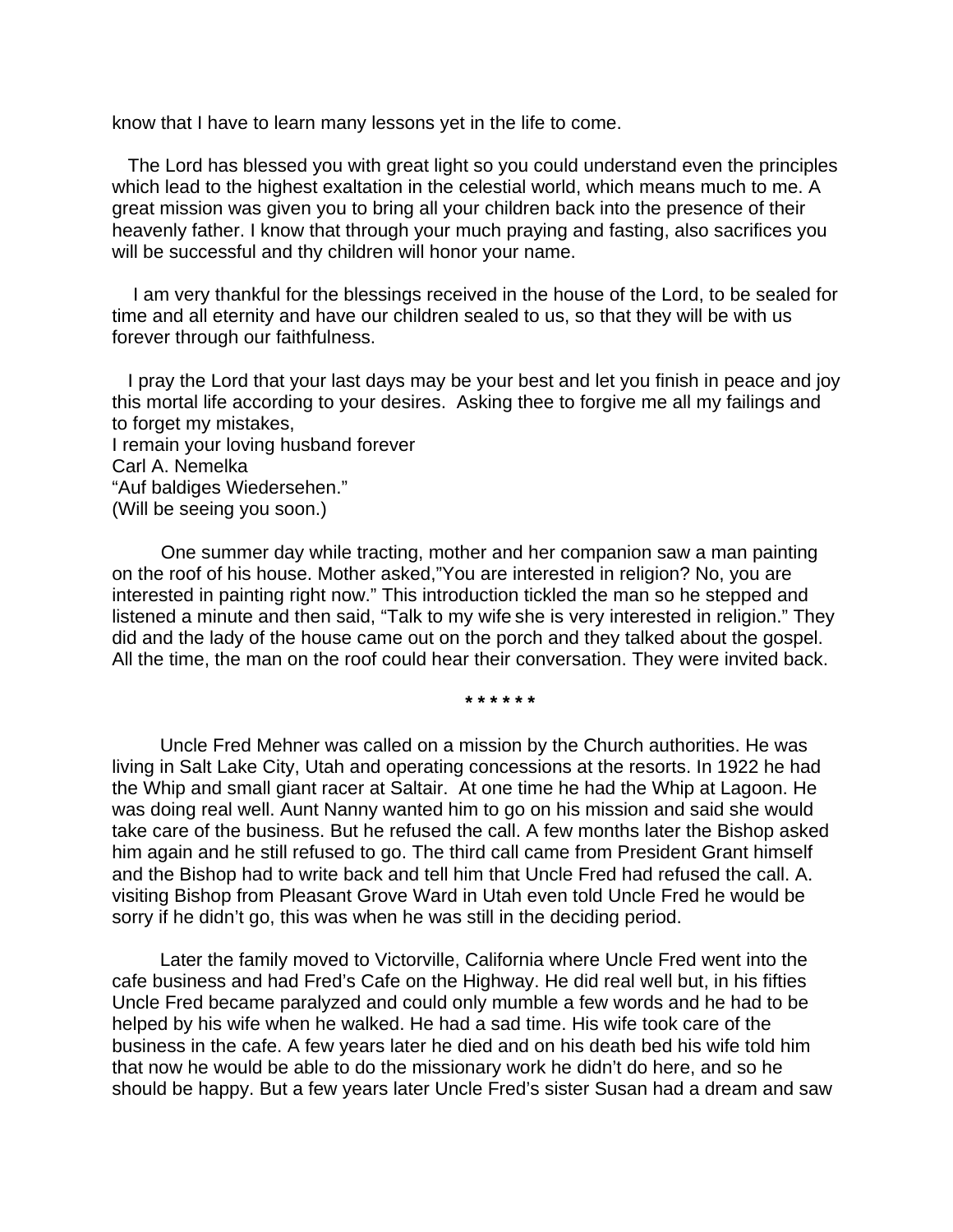him sitting by the roadside with his head in his hands and looking very sorrowful. Beside him stood a suitcase. This accounted for the fact that Brother Ballard in his book "Three Degrees of Glory" says that it would take ten years to accomplish in the spirit world what we could accomplish in one year in this life. So any missionary work Uncle Fred was accomplishing was very slow progress for him because running his cafe he never had much time to study the gospel. He was open twenty-four hours a day at the cafe. Had he accepted his mission call he would have learned more rapidly and accomplished more in the spirit world.

The Bishop had told Uncle Fined that the time would come when he wanted to bear his testimony and he wouldn't be able to if he didn't accept his mission call. Uncle Fred was one to always get up on Fast Day and bear his testimony. Just before he was paralyzed they had Ward Conference and Uncle Fred bore one of the most beautiful testimonies. A month later he got his stroke. He got his stroke in l939. He was this way for eight years.

**\* \* \* \* \* \*** 

When mother was a school girl in the Lutheran Church about twelve years of age, she wondered why the Lord didn't send her down in the days of the Apostles that walked in Jerusalem with the Lord. She even thought she would kiss the ground they walked upon.

When she came to Utah from Germany, she had a dream in which the Lord was walking with his disciples on a cobble-stone street and people were throwing stones at them and Jesus and His Apostles walked straight ahead looking neither left nor right. When she awoke she had the impression from the dream that she should follow that pattern and go straight ahead in the gospel path she had chosen.

A few years later, when she was settled in the Poplar Grove Ward she made the acquaintance of Brother and Sister Harold B. Lee. This family held much inspirational feeling for mother and many times she would find herself going to them with her problems. Through the years their friendship became closely entwined and much to mother's joy and thankfulness to the Lord, Brother Lee became an Apostle in the Church. Her wish as a child had become a reality of its own and many are the wonderful experiences the Lord had given her with the association of this fine man. She has dined in their home and prayed with them. Some of the experiences are in this book.

One small experience was when my brother Joseph was getting married to Gayle Cotterell. It was during the depression and father was sick already for many months and they could not afford to give them a wedding shower. Sister Lee was inspired to ask mother if mother could give them a party. Mother said "No." So Sister Lee took care of it all in her own home. It was a very nice party. Mother was so happy.

**\* \* \* \* \* \***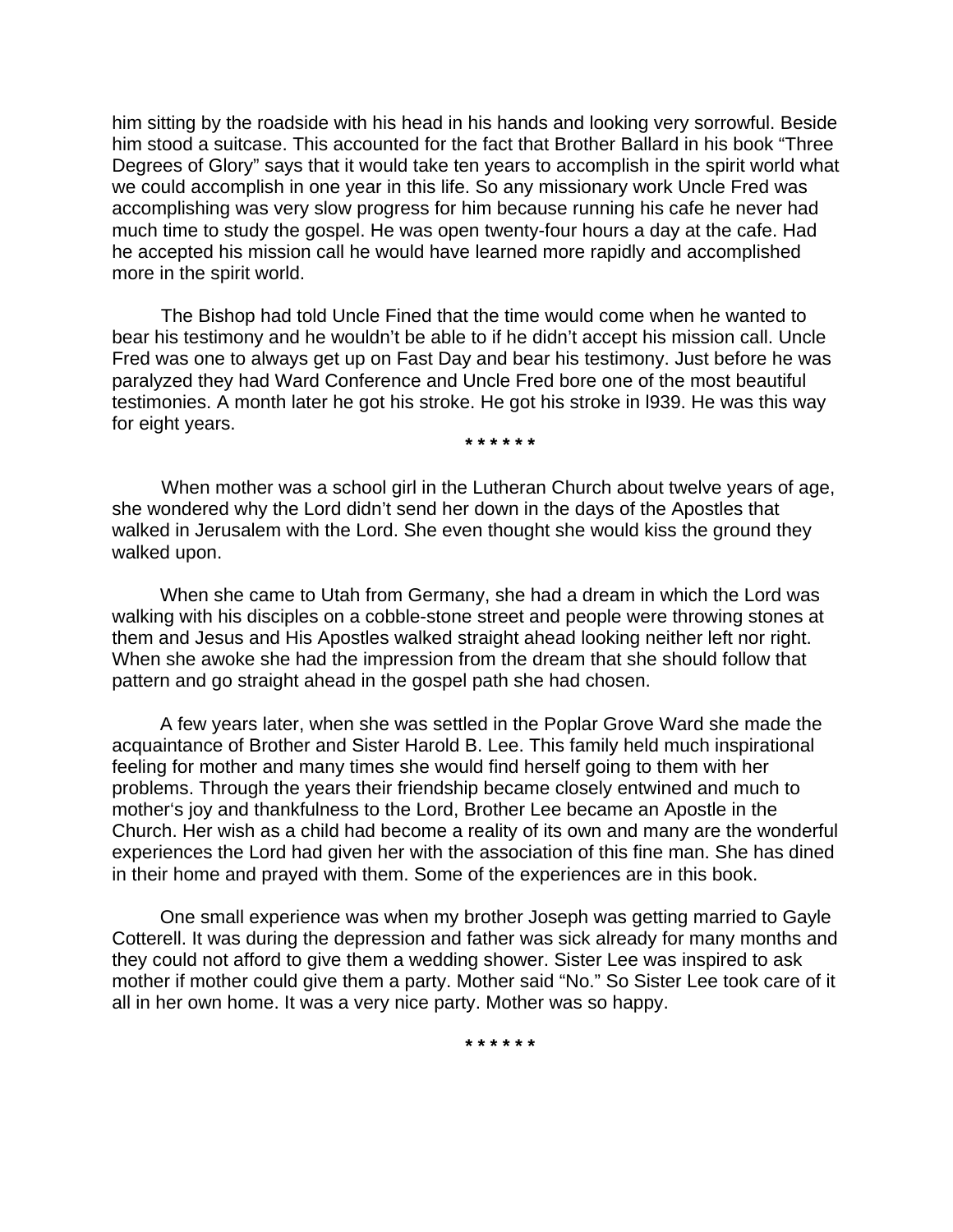One day Mom was shopping for a dress about \$3.00 and as she was looking she saw a nice black dress for \$10.00. She knew that was too much so she went to put it back and the spirit told her to buy it because she would have to appear before the public in it. Then she thought "Oh, that's foolish" because she only bore her testimony on Fast day and it was not necessary to wear an expensive dress on that day. But the spirit continued to prompt her so she bought the dress and sure enough, she was called on a Stake Mission. She served for four years, two terms of 2 years each. Every time she had to speak in the different wards, she had a nice dress to wear. Mother has the dress on in the picture of father and her, the nice picture they had taken to give one each to their children. The picture was also used for her obituary notice.

**\* \* \* \* \* \*** 

 One day when mother was tracting she was invited into a home by the lady of the house and as she entered, the husband hurried into another room. Mother asked, "Is that your husband?" "Yes." Tell him he may come in too, our message is for all." So the husband was asked back into the room and he was very friendly. Then mother told then a little story she had read about Susa Gates. This story Sister Gates gave at the White House when she was a delegate for the Church to a women's convention.

"One Sunday in testimony meeting a man got up and talked about the husband being the head of the home. When he was through, a little lady in the back of the room got up and said, "I am the wife of the man who just spoke to you and he is the head of the house and I am the neck and I turn the head wherever I want it to go.

They laughed. Before mother and her companion left this couple asked if they wouldn't please show them how to pray. This they did and a sweet spirit was left in the home.

At a Poplar Grove Ward conference, Paul C. Child, Senior, who was the President of Pioneer Stake at the time, was to be the speaker for the evening meeting. Mother and Father had fasted all this Sunday and their time was up at the evening meal but they decided to fast through until after the evening meeting.

When President Child got up to speak, he started in by telling the people that he had been preparing a speech for this meeting three weeks ago but when he entered the chapel that evening the spirit told him he should speak about the dream he had in the past week. His words about the dream were somewhat like this, "I was sitting in my front room when everything went dark around me. I rushed to the front door and looked out and there was great darkness outside and much commotion and I could hear moaning. I then went to my back door and looked out toward the Poplar Grove Chapel and the meeting house stood in a great light and I heard a voice which said, 'All those who enter that meeting house are saved.' Then the scene changed and I stood on the steps of the Jackson County Temple and there was a door and behind that door were men singing. All of a sudden the doors swung open and there came one of our humblest brothers who is sitting in the audience out of the door shouting praises to the Lord, with a host of men behind him. Then I went to him and asked him, 'May I have the privilege of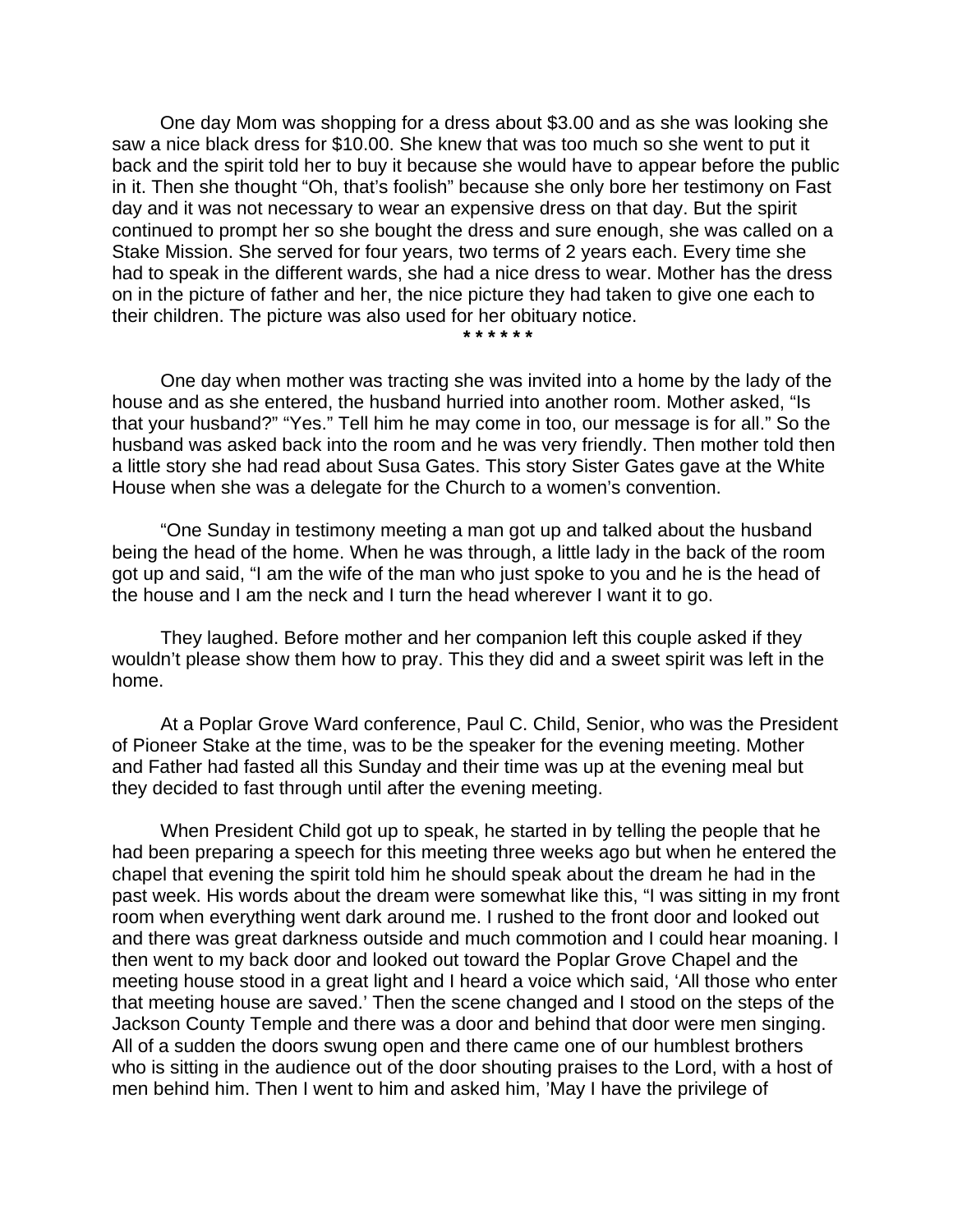anointing you as a captain over this heavenly host?' Then I woke up."

"When I had the opportunity, I asked Patriarch Woodbury what it meant to be a captain over a heavenly host. He said I would have to come to the temple where he could explain it but hot there in public."

Naturally this was a great testimony to Mother and father in regards to temple work and especially because Brother Child was not too converted to the work, and after this dream he was a great man for the furtherance of temple work. Some of the audience knew that the man referred to in the dream was father because he was such an outstanding temple worker in the ward and Pres. Child looked at him at the time he spoke about him. Then with mother and father fasting they knew the Lord had given then something special by this dream.

**\* \* \* \* \* \*** 

When Mother attended her first tabernacle meeting in Utah after she arrived from Germany, she had a great desire that she and father might some day do Temple work for as many names as people who sat in that great tabernacle hall, about 8,000 at the time. Her desire came true.

Father has done over 6,000 endowments. This was done by their own labor. No paid names. Besides this, father has taken care of all the genealogy by himself for mother's four lines (Lucas) and for his four lines (Nemelka). Mother has done all the female temple endowments on the eight lines and father has done all the male temple endowments on the eight lines as far as it has been possible to trace back.

Father has completed all the work of gathering the names and compiling them in his own handwriting. Mother always saw to it that father was not deprived of any time to work on genealogy or in the temple. Her patriarchal blessing says "Thou art chosen to complete the work of thy mother." This was given her in 1909. In 1950 the work has all been completed back, some to the year 1500. To date, they have not been able to find any more names.

Father also did names for charity. When he was paid he gave the money as Temple donation.

Mother sometimes came home at nine o'clock in the evening from the Temple and then had to milk five cows. In those early days, they had one session which took about 150 persons from nine in the morning till about eight or nine in the evenings. This was during the years 1916-17.

At the graveside of Mr. Bell, husband of Marie Hubold Bell and close friend of my mothers, a relative was present who was temple president or one of the counselors of the Logan Temple at the time, about 1965.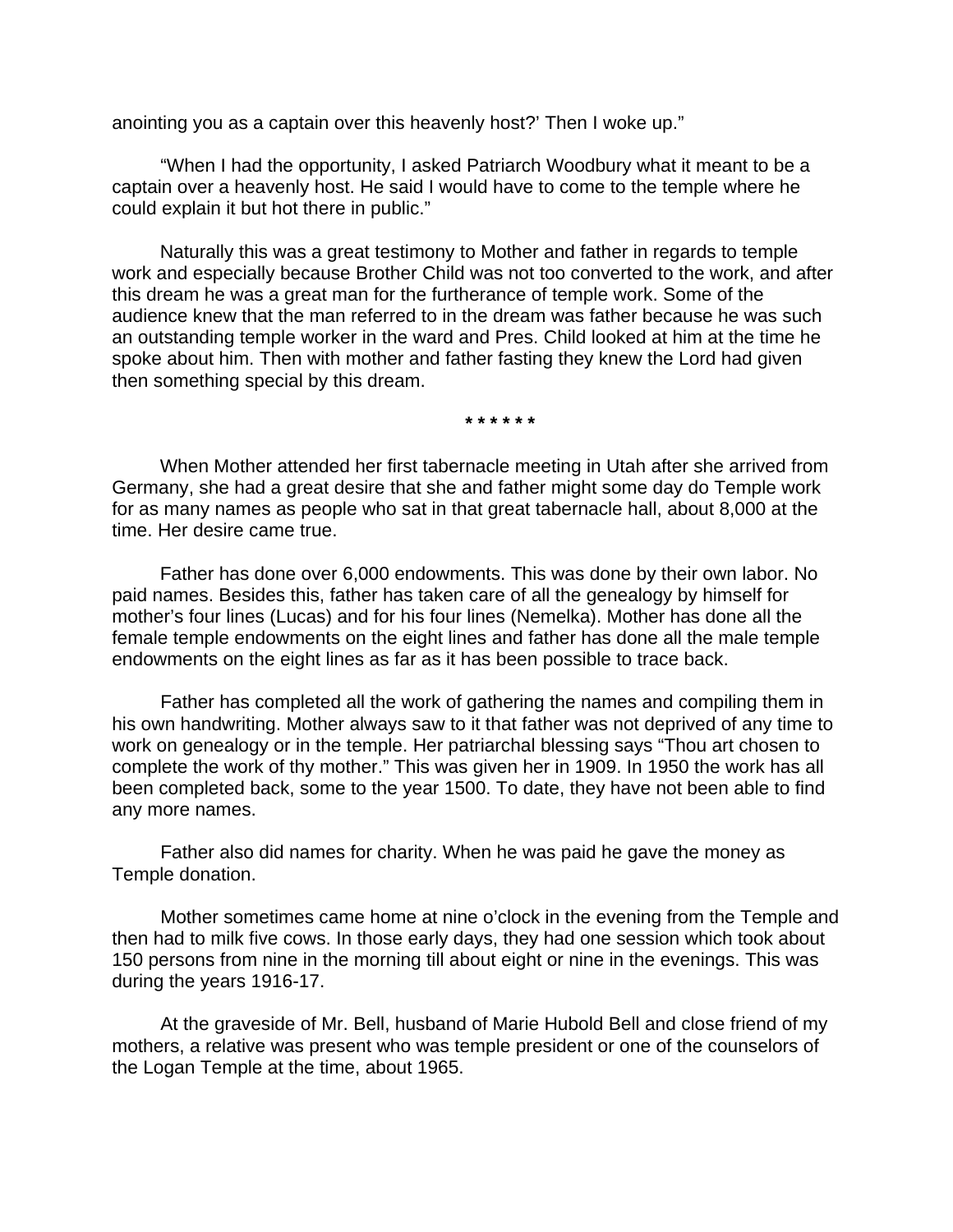Mother was standing by him and was telling him that she had put Dad's books and things in a steel cabinet that she has bought. She said, "I believe that when my husband is resurrected again he will handle his work again." This man put his hand on her shoulder and said very strongly, "Sister, he will handle them again.

Recorded and told to me by mother August 17, 1959. Also told to me several times before this date.

-----Esther Nemelka Boekweg.

In talking of this, my mother and I came up with this thought: "If the Angel Moroni was permitted to come back as a resurrected personage and handle the records he had kept and show then to Joseph Smith in mortality, why is it not probable that we too will again handle our records?"

**\* \* \* \* \* \*** 

Mother had had some miscarriages and she felt so blue that she went to Patriarch Horne to get a blessing and in his blessing he said, "Sister Nemelka, if you have a faithful heart you will have all your children."

Later mother had another miscarriage and Dad encouraged her to go to the doctor and maybe he could help her, so she went. Dr. Campbell told her that she should bring her husband back with her because he wanted to talk to them together. When they went they were told that mother needed an operation.

Mother was afraid to go alone for the operation so she asked her friend, Sister Hubold, (Bell), to go with her. But that night she had a dream and in the dream she was sitting on the lawn and from one side Dr. Campbell approached her in a dark suit and from the other side Patriarch Horne approached in a white suit and as mother started to welcome the doctor she looked and saw Patriarch Horne move away and on his face was a look that said to her you do not have much faith. Mother told Sister Bell about the dream and she said it was a dream from the devil. But mother remembered the blessing of the Patriarch and changed her mind and didn't go to the doctor. After this incident she still had four more children, all girls.

Mother never believed in having a doctor. Before her last girl, Mary, was born she had a dream to take a doctor and two nights she dreamed this and saw Doctor C. R. Openshaw, her sister Ella Kiesig's doctor in these dreams.

All the rest of us children had a midwife, called Mrs. Anna Laubengaier, who told mother that when she is through having children she would need an operation which will cost her about \$500.

Mother believed and had faith in the dream to have Dr. Openshaw for Mary and when she was born the doctor straightened out all the organs right after delivery and instructed her to lay three days, day and night right on her back without moving so they,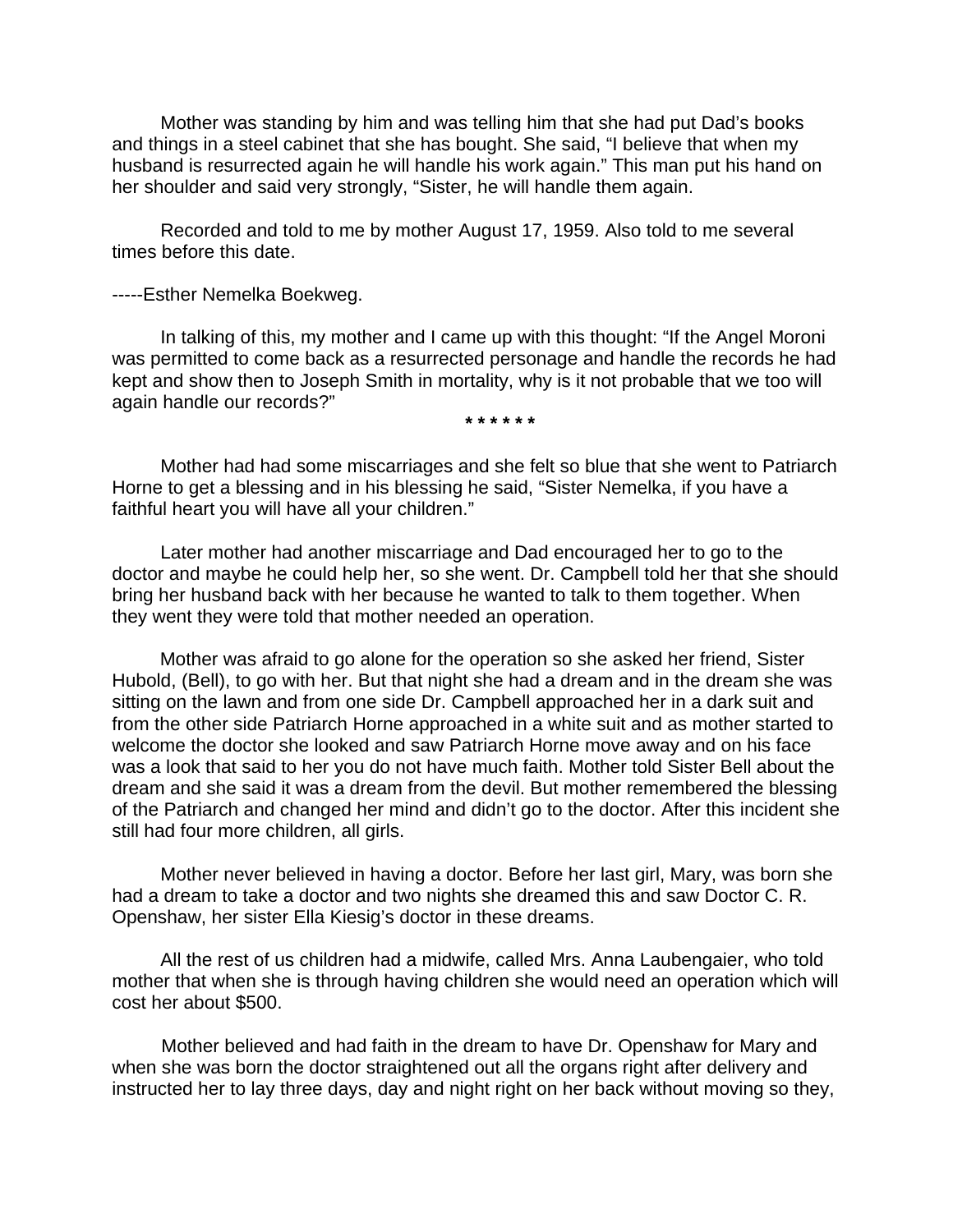the organs, would heal normally. They did and mother did not need the expensive operation.

Mother had no more children after Mary.

**\* \* \* \* \* \*** 

One Sunday morning, on the way to Sunday School, mother found a dollar. She was so happy that she wanted to share that happiness by bringing someone else happiness with the dollar. Right there the inspiration came to her to give the dollar to Sister Freeman, who was a member of the ward and who was very poor. Sr. Freeman was very happy to receive the money and thanked mother from the bottom of her heart.

Mother's sisters and brothers had all come to America from Germany except one sister who had two daughters and one son there.

One morning, shortly after World War I, mother was working in her kitchen when the spirit of the Lord said to her, "Bring your sister over within the next two years before the terrible times begin." Mother was so surprised that she immediately set forth to accomplish this task. Still it would take the old-fashioned faith because she did not know where the \$800 would come from that it would take to bring her sister and family over to America. Also she and Dad had no money of their own that could be used,

Using her faith in the Lord that He would provide, she wrote to her sister that they should get themselves ready immediately for emigrating to America. Then she fasted. Then she started to contact people whom she thought could give her the money. This took all her time and patience for the next two weeks.

One son of her sister's was already here and when mother asked him he was able to give \$200 of the money. \$100 was loaned by the immigration authorities and \$100 came from a friend. Now, where to get the other \$400?

She was inspired to contact Henry D. Moyle, who is now an Apostle, because he was a good friend of her sister's when he was on his mission in Germany. Brother Moyle was then a very well to do man. She began fasting, because Brother Moyle was a stranger to her and then she visited his office and told her story. Because she was a stranger and because Brother Moyle did want to help mother's sister whom he remembered well, mother was asked to find four people who would sign and stand good the \$400.

This was really a task but the Lord helped her through it all. You see, \$100 was a lot of money at that time for these four people to stand good for and they finally were willing to sign. Even mother didn't know if her sister would eventually be able to pay back the \$800 once she got to America. But mother's faith never wavered. She knew that since the spirit spoke to her in the kitchen and it was all the wishes of the Lord, He would not let her down.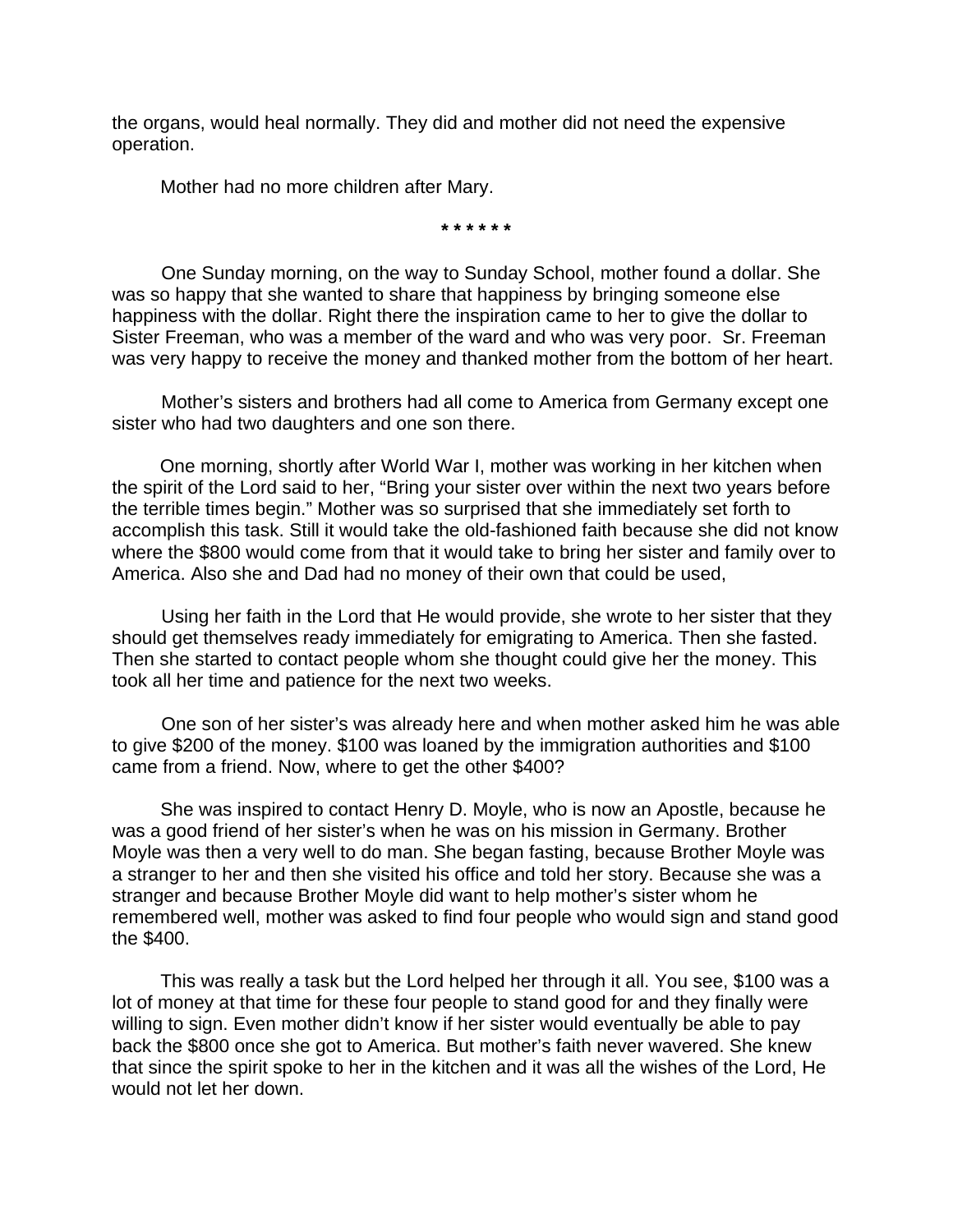In two weeks time about fifteen contacts were made and mother had the \$800 for her sister. The strange part was that her sister made it to America just before visas were cancelled for all immigrants. The Lord blessed my aunt that she was able to pay back every dollar borrowed, and mother knew that the Lord had repaid her for her oldfashioned faith.

**\* \* \* \* \* \*** 

Mother had a friend who never bore her testimony. One day she told mother she had had a dream. In this dream she was dead and was in the spirit world. She was attending a testimony meeting. She said she got up to bear her testimony and the Bishop there said, "Sit down sister, it is not necessary for you to bear your testimony here, you did not bear it while you were on earth."

Still this sister did not get up and two years later she died. She was in her early 50's. Mom felt bad because she knew this sister did have a testimony because she had told some of her faith-promoting experiences to mother. She was from Switzerland and had such a strong testimony of the gospel that she came to America and her parents disowned her for it. (Her friend was a Sister Miller.)

Once when my mother was discouraged and was fasting three days for encouragement from the Lord, my Dad said to her, "I know you are humble but the Lord wants you more humble." My father had great wisdom. (Told to Esther Boekweg)

**\* \* \* \* \* \*** 

Pa's father was a tailor and a very good, very honest man. Pa's mother was a good woman, but very stern and strict Catholic. She didn't like Ma to marry Pa because when Pa's Dad died Pa was his mother's greatest help and comfort until Ma came along. Also they were of Catholic faith and she did not like the idea of Pa becoming a Mormon. The family was never close with Ma and Pa after they were married. **\* \* \* \* \* \*** 

The recorder in the temple let my father be endowed for Hans Luther, father of Martin Luther. It was done on a Decoration Day. This was a great privilege because the great leaders of the church did the work for Doctor Martin Luther and Dad's wife's parents were followers of the teaching of Martin Lather and belonged to the Lutheran Church before they joined the Mormon Church.

**\* \* \* \* \* \*** 

Dad never failed an opportunity to preach the gospel. He lived near the Temple grounds and would go over and make friends with tourists and preach to them the gospel. Once he was mistaken by a guide, who thought he was the prophet George Albert Smith, who had come to listen to the guide and the guide was very nervous. The guide told Dad about it when he found out who Dad really was.

**\* \* \* \* \* \***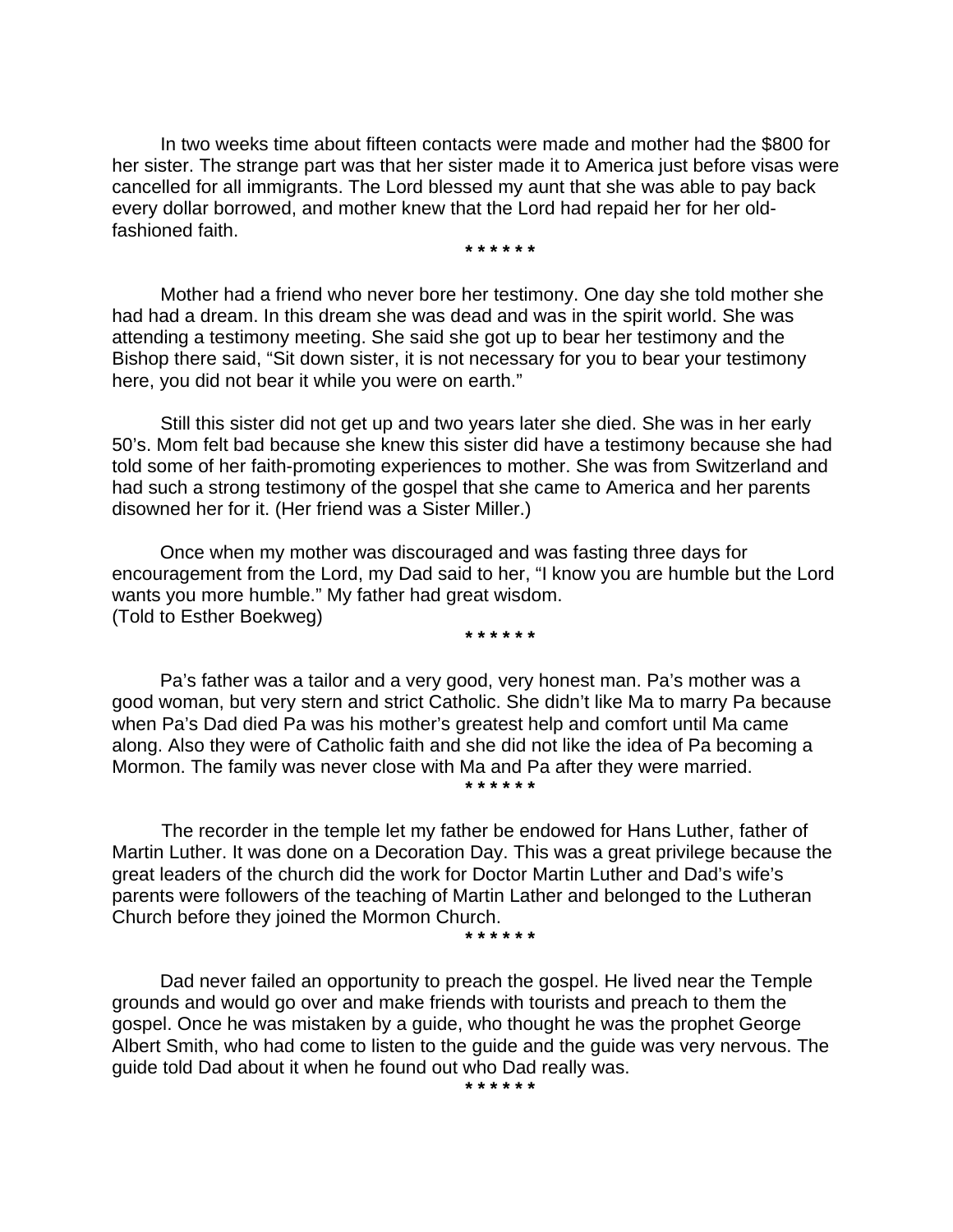Just before mother was baptized, but investigating the gospel, mother had a dream. In the dream her brother-in-law, Emil Wolf, called her and said, 'Elizabeth, come here and see all the spirits." When mother came she saw a huge room with many spirits in it standing real close together without clothing and she raised her hands to heaven and said in German, "All good spirits honor God in Heaven." As she said this she looked and saw white dresses forming over each body.' She said it was a beautiful sight to behold. She remembered this dream many times and told it to me when she was 80 years old. She had now done the temple endowments for almost 2,000 souls and clothed these people in the robes of the Priesthood.

**\* \* \* \* \* \***

May 10, 1950

Dear Brother Lee:

When I was twelve years old and belonged to the Lutheran Church, I used to sit in Church and wish with all my heart that I could have been born in the time of the early Apostles so that I might enjoy their companionship. I even thought that I would kiss the ground that they walked on. Little did know that at the age of thirty I would have that very privilege of living in the day of the Apostles. I came to America for the sake of the gospel and here I had my childhood wish come true. Not only did I live in the time of the Apostles, but I had the most wonderful and rare experience of associating with one, yourself. The Joy I experienced in eating at your table and kneeling in your home in prayer with your family and you was indeed a great privilege which I thank the Lord for with all my heart. The counsel and wisdom I received from you have been a great blessing to me.

Because Sunday is Mother's Day and Nephi is back in the church, I feel that I should at this time write to you the following experiences I have had with you, in connection with Nephi and other things I am reminded of but have never told you before. I am sure they will bring much joy to you as they did to me. The Lord has been very kind to me.

Several years ago, I had a little trouble with a Brother in Poplar Grove Ward, in which I was in the right and I felt awful that he felt bad towards me. One day I fasted and on this day of fast I found out that this brother wanted to bleak the law of the Church and practice polygamy. I was inspired to fast 24 hours longer for the strength of the High Priests in our Ward that they might not be tempted. This man was a High Priest. This man never did go through with his desire and turned out to be a wonderful High Priest in the Ward even to this day.

A few years later, after this experience and on a Mother's Day, I felt very blue because of having a wayward boy and I felt as though I could hardly bear to attend Sunday School on this day. But I went, and when I got there I heard some Brethren speaking of how it was the parents' fault that their children go astray and I turned and said, "It is not always the parents' fault." The above mentioned High Priest turned to me and said, "It is your fault that you have a boy like Nephi." No one knows what I suffered under this remark, especially since I know I had at one time fasted for this very man. I felt so bad that I didn't want to take the Sacrament. Then I made up my mind that I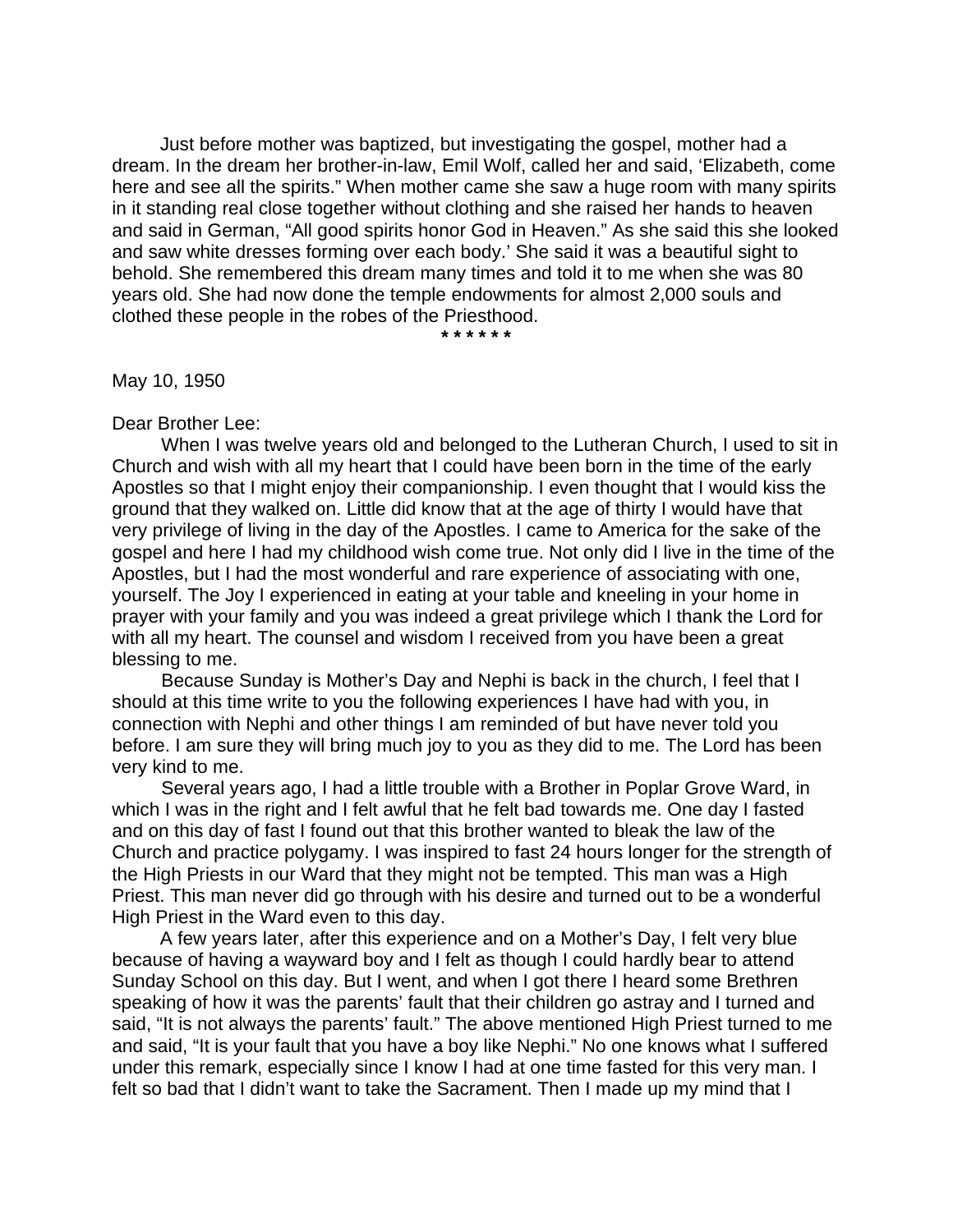would forgive the man for what he had said to me on a Mother's Day so that I could partake of the Sacrament. Then the spirit said to me, "Your name will be honored today.' A sweet peace fell over me.

To my surprise we had Stake President Harold B. Lee as our speaker. You spoke first about the mother of the Savior, then the mother of Joseph Smith, and then you said, "Now I want to talk about two sisters who bore their testimony last Sunday. I want to talk about the mother who bore testimony and said, "The Lord grinds me many times through the mill, but I always came finer out after that!" You then talked about me and honored my name. What you said about Sister Plewe I can't remember, or word for word what you said about myself, but the feeling that came over me was the most wonderful Mother's Day gift I have ever received in my life.

You will recall the time that Nephi was in trouble and you went to Governor Blood in his behalf. I never told you that at that same time my sister in California had a dream that Nephi would come to California with his wife and she should take them in. I knew then that you were inspired to go to Governor Blood and the outcome come was good.

Three months ago, Nephi came back from a visit to California and when he got back the spirit of the Lord came over him in a beautiful miraculous conversion. So the prayer and the fasting of his Dad are answered before his Dad leaves this earth. Nephi is now keeping all the commandments he possibly can--fasting, prayer, not swearing, paying honest tithing and donations, and studying. Even fasting every Sunday just like his Dad and paying a dollar for each day of fast. He is very interested in the welfare and pays five dollars a month for donation to the Welfare alone. He is even working at the center when asked. He also keeps the Sabbath day Holy Just like his Dad. He goes block teaching and attends all his meetings. Through fasting he overcame his smoking. He said that the Lord actually took the craving away. He keeps the word of wisdom too. He will be advanced to a Priest and made a counselor in the Adult Aaronic Priesthood, He is certainly happy and so are we and very grateful to the Lord for what He has done to Nephi. I remember I had a dream once that Nephi was just like a thermos bottle, shiny on the inside and rough and black on the outside. How he has been turned inside out. Because he has a lot of character building to do, your book "Youth and the Church" is really doing a lot for him. Right now he is studying the chapter called "The Successful Sinner." He sure likes the book and is getting a lot out of it.

I'm sure that you remember Sister Freeman and the time you administered to her when she was so very ill. There is quite a story about how the Lord worked through me to inspire you to bless her as you did. I had visited Sister Freeman and did some ironing for her. On the way home I was inspired to go home and pray for Sister Freeman and ask the Lord to give her five more years to live. I was shocked, because she was already 76 years old and very ill at this time. I heeded the spirit and the answer came that my prayer would be answered and Sister Freeman would be given five more years.

In the meantime you administered to Sister Freeman and you promised her that it would be made known to her if she should be taken home at that time or if her life would be prolonged. At my next visit to Sister Freeman I walked in at the door and said, "You know what, the Lord has promised you five more years." Then I told her about the prayer. Then she told me about your visit and administration. Five years later, in the very same month, March, she took very ill and a few months later died. As you know,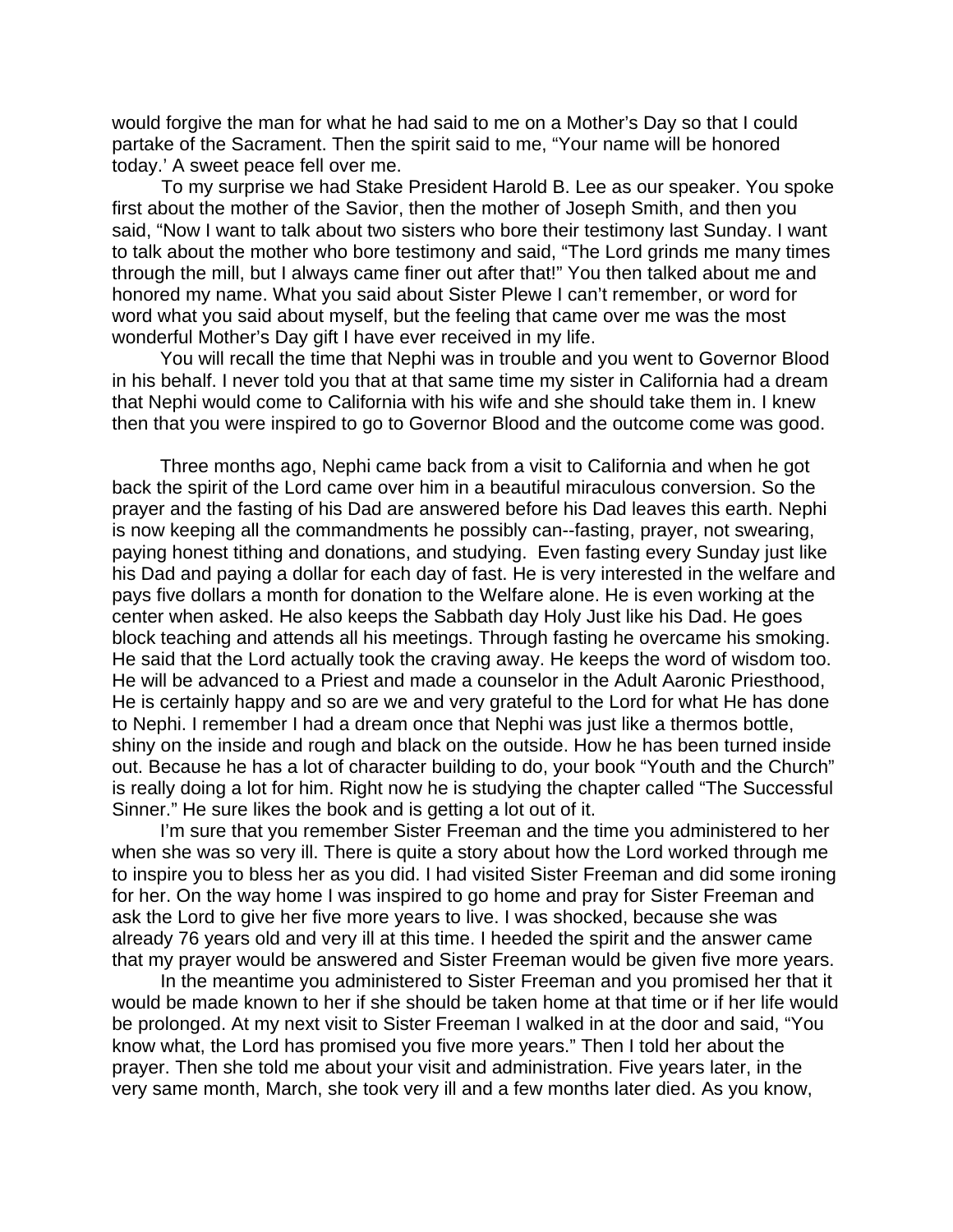during these five years she was able to do a great Temple work of over a thousand names, going two times daily to the Temple with Brother Freeman and took care of him for four more years. He died one year before she did. He was 92.

I know that the worth of a soul is great in the eyes of the Lord because he gave me one of His noble sons, yourself, to help us in our trial. Sincerely,

Elizabeth Nemelka

In March, one year during the 1940's, mother visited Sister Freeman, wife of the patriarch in Poplar Grove Ward and also the patriarch who gave me, Esther Nemelka, my patriarchal blessing. She was very sick, so mother cleaned her house and did her ironing. On the way home the spirit told mother to go home and pray and ask the Lord to give Sister Freeman five more years to live. Mother was very surprised because Sister Freeman was 78 years old and very, very ill at this time. Mother heeded the promptings of the spirit and the answer came to her that her prayer would be answered, the Lord would give Sister Freeman five more years.

In the meantime, Pioneer Stake President at that time, Harold B. Lee, administered to Sister Freeman and told her in his prayer that it would be made known to her if she should be taken home at this time or if she would stay a little longer.

At mother's next visit to Sister Freeman, mother cheerfully went into the house and the first thing she said to Sister Freeman was: "You know what, the Lord has promised you five more years!" Then mother told her about the prayer. Then Sister Freeman told mother about President Lee's visit and promise to her. Five years later in the same month, March, Sister Freeman took desperately ill and a few months later died.

The important part of the Lord's promise of five more years was that during those five years Sister Freeman was able to do a great temple work of over a thousand names, going two times daily to the temple with her husband besides taking care of him for four more years. He died one year before her at the age of 92. Once again the hand of the Lord was made manifest.

# RECEIVING THE HOLY GHOST

It one of the homes mother and her companion visited in her mission work, a pretty young lady answered the door. They told who they were and were invited in. The lady told mother and her companion that her husband was a member of the church but not active and had never told her anything about the church. They had two boys. One was ten years old and had not been baptized. She knew nothing about religion. Mother and her companion started right from the beginning. They left tracts and revisited her. Mother asked if she had read the tracts and the girl said, "I don't have time." Mother noticed the True Story magazine lying on the table and suggested to her that she might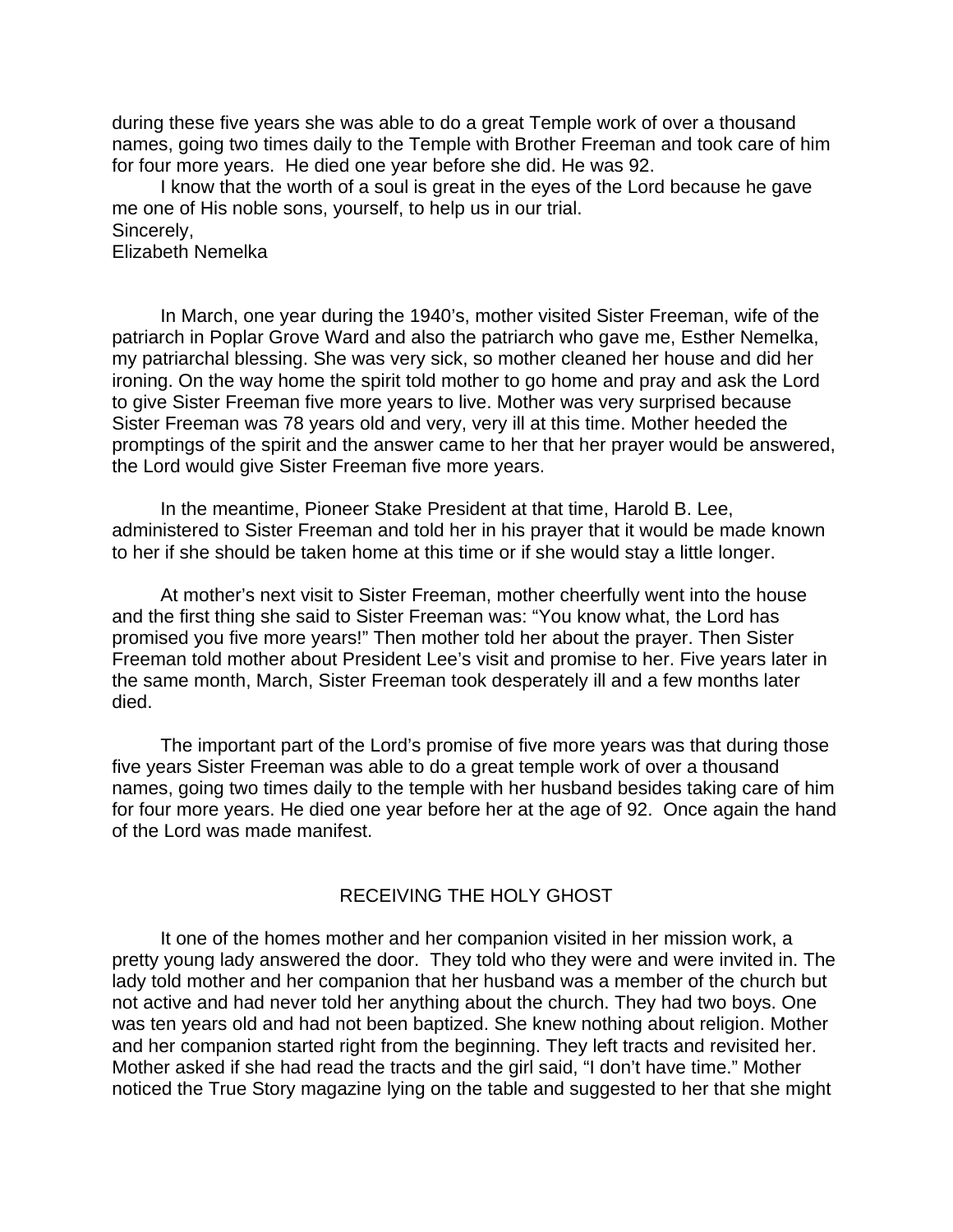divide her time a little and read a little religious things too, because mother said she used to love to read True Story magazines but she had always found time to study religion.

They visited her for two years. During that time they taught them how to have family prayer. They knelt with the family and mother would offer the prayer. They also showed the young lady how to study scriptures. Mother's companion was very anxious that the young lady should be baptized before their mission time was up so she turned her name into the mission president for baptism recommendation. The spirit told mother that the lady would not be ready for another year for baptism. The lady was baptized anyway and also the ten-year-old boy. The lady had never been to meeting except the day she was confirmed after baptism.

On the day that she was confirmed the bishop's counselor asked mother if she would give the closing prayer after asking mother's mission companion to give the opening prayer. Mother refused because she felt that the Priesthood should do it at Sacrament Meeting and Fast Day meetings. So he asked her who she would suggest and mother suggested the mission district president or his education mission counselor. The counselor was chosen and gave a wonderful prayer. The two were only present because of the confirmation of the young lady. So it was very appropriate.

In the evening the Bishop came and asked mother, who had told her that women shouldn't pray when the Priesthood is present. She told him about when Susie Gates always said priesthood should be honored. That she didn't believe in it so mother didn't either. Otherwise she had no definite proof. The Bishop asked her to ask Brother Harold B. Lee. Brother Lee was out of town at the time and Sister Lee said she only knew that in the mission field lady missionaries never prayed at any sacrament meetings but there wasn't any real proof against it.

A week later, before meeting, the Bishop asked mother if she had found out anything and she told him what Sister Lee had said, so he said, "Okay, Sister Nemelka, you go right up and open the meeting for us, please." She did and had a wonderful spirit of prayer. She still wasn't converted though. Then the spirit of the Lord told her, "We are in The Church of Jesus Christ of Latter-day Saints and there is lots that we can do and it is all right, but when we are in the church of the First Born the Priesthood will be more highly honored." Now she was satisfied.

Now, after the lady was baptized and confirmed, mother was inspired to go over to her house and read her the song "Let the Holy Spirit Guide." Mother listened to the promptings of the spirit and read the song to her.

# LET THE HOLY SPIRIT GUIDE

Let the Holy Spirit's promptings be your daily, constant guide; Let its peaceful, heavenly power ever in your heart abide.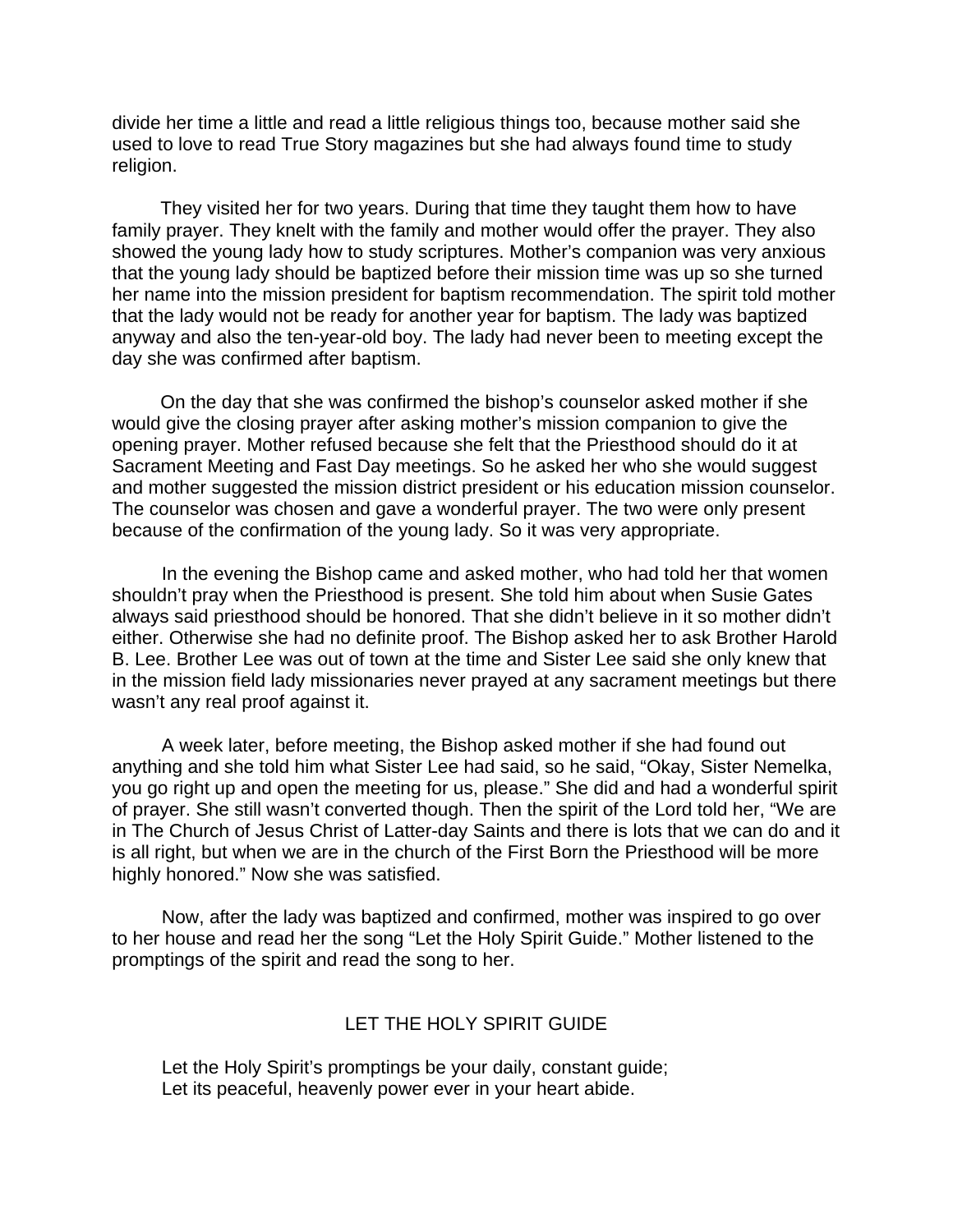It will lead in duty's pathway, and will never let you stray; It will keep you from all danger, and from every evil way.

Let the Holy Spirit guard you in each act, and word and thought; Never make a single effort till the Spirit's aid you've sought. Cherish it as your companion; heed its sweet and still small voice; Ever listen to its dictates, then through life you will rejoice.

Do not grieve the Holy Spirit, or it will not with you stay; But that it may dwell within you to you Heavenly Father pray. Ask in faith and He will answer, and will bless you from above; He will send His Holy Spirit, which will fill your soul with love.

When mother started her second term of missionary work she felt that it was now not necessary to visit this lady anymore and she felt that in time the spirit would come upon this lady. But with these thoughts she heard a sweet voice that said, "Feed My Sheep." Mother was so filled with the spirit and the beauty of this voice that she began to weep, so with a new companion she still kept a missionary contact with this lady and two more years rolled away.

Several months after her second term mission was terminated, mother met the lady uptown and she told mother that she had been longing to see her and tell her what had happened to her in the past few months. She had been very ill and during this illness she had learned to pray and she had promised the Lord she would go to church. Before, she only believed but was not active and had had no individual prayer by bending her knees. It was then that the Holy Ghost came to her with this first prayer and she began to do her duty and now her husband and boy also attend church.

Mother now knew that the spirit had truly been right when she was told to read the words of the song to this lady shortly after being baptized.

Later, when I moved into the Poplar Grove 4th Ward in Pioneer Stake I was put on the Stake Sunday School Board. I had the opportunity to meet this family. Their son, now a fine young man was put into the Ward Sunday School as Superintendent and during his time of office he had the finest Sunday School in the Stake. Many people loved and admired the spirit of this young man. This lady's husband also later was put in as a counselor in the Sunday School under a new Superintendent. They became a fine active family in their ward and still are to this day of Nov. 1966.

# A DREAM ABOUT LUCIFER

When my brother Joe was blessed as a baby the Bishop announced publicly: "The spirit of the Lord told me that Brother Nemelka should be in Priesthood meeting tomorrow night, we should set him apart as an Elder." Dad held no priesthood at this time. They had cone to America in February 1, 1909 after being baptized in June 1908. Joe was born August 1909 and this was Fast Sunday, September 1909 in the 29th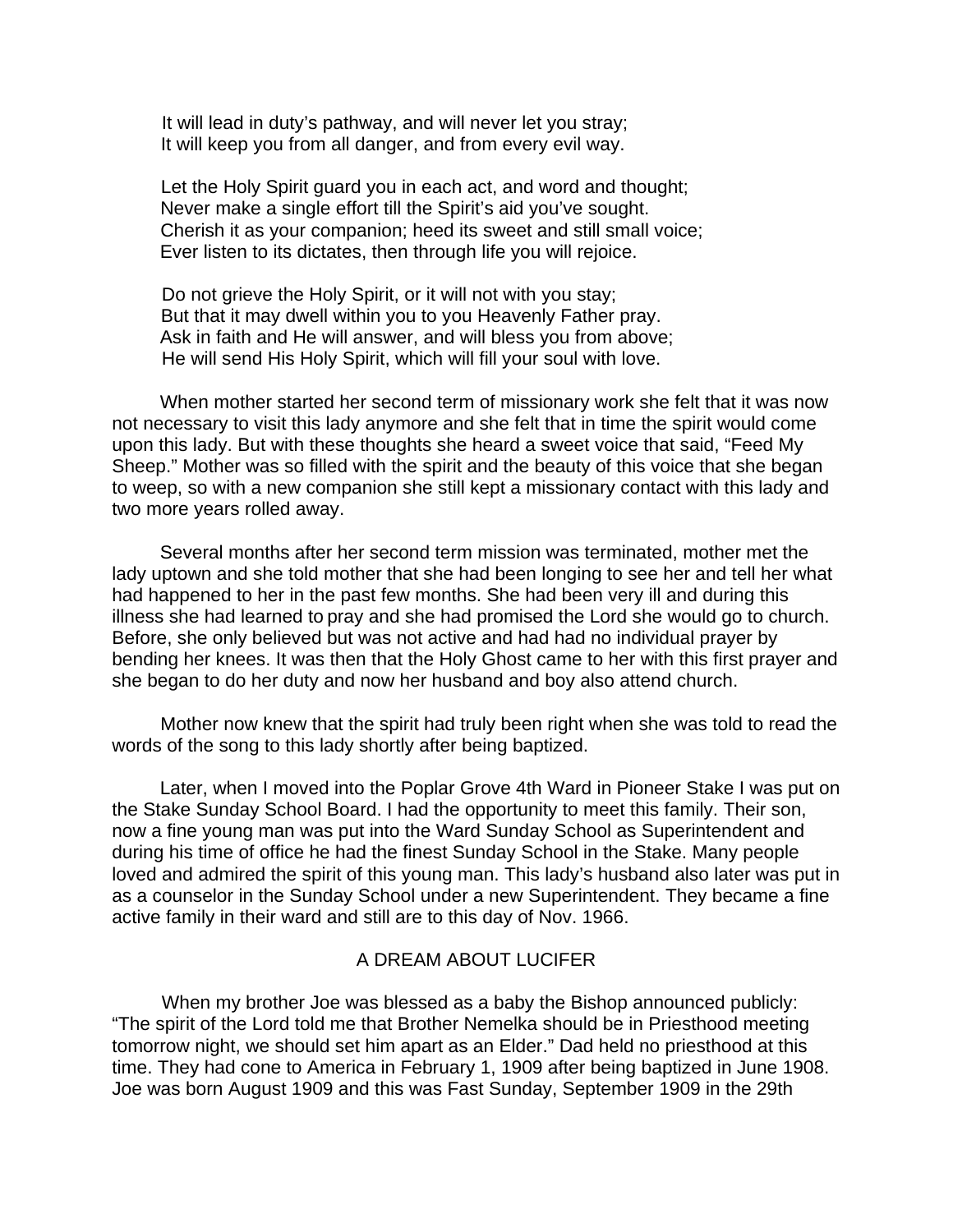### Ward.

That night mother had a dream. They knew nothing about Priesthood, or Lucifer or things like that. They had only been in the church a year. In the dream she was standing in a basement room and someone said, "Lucifer is coming" and she looked up the stairs and saw a man in black with a terrible countenance. He was dressed as a fine gentlemen, a rich man with a fine smoke-stack hat on. He had a book and held it in his hand and he said to mother, "Cut your wrist and with your blood write your name in this book. If you do you will become wealthy in this country." Mother had a German coin purse in her hand full of money and she threw it down at his feet and the money scattered and she said, "You can have your dirt." Then he gave a hard laugh. She said it sounded terrible. Then he went about 12 feet farther and stood by a girl, sitting on a couch, the girl mother had seen in the German Bible classes she attended and he said to her, "Get down on your heels," and she kneeled before him on her heels. Then mother woke up.

Later mother found out that this girl had later an illegitimate child from a German journalist who took stories about America and wrote them for Germany. He disappeared after he got the girl in trouble. This dream taught mother the existence of the evil one.

## TOO MANY POTATOES

Just before my husband Carl was called into the Army to serve in World War II, 1942, we were living with mother. She had purchased four sacks of potatoes at \$3.00 per sack to last during the winter, but Carl was called into the Army in November so in March she still had three sacks left. She knew that one would be sufficient for us and she didn't want any to go to waste by spoilage so she prayed that the Lord should show her some worthy family to whom she could give the two sacks of potatoes.

A few days later she was waiting for her bus to go home from town in front of the Bamberger depot, when she yaw a man shaking out a gunny sack on the light post. She knew the man so when they got on the bus she sat by him and struck up a conversation with him asking him if he needed any potatoes. He said yes, that's why he had the sack. He was planning to purchase a few and carry them home in the gunny sack from the grocery store at the end of the bus line. He had a three mile walk from the bus line. He would not have been able to carry too many. Mother told him she had two sacks she didn't need and that he could have them. He said he would be glad to take them but he had no money. Mother told him she had them left over and didn't want any money. The Lord wanted him to have the potatoes and he should thank the Lord for them. The man was so grateful.

That night he sent his son over to get the potatoes. The man was a good Latter...Day Saint and they had nine children. Mother thanked the Lord that He had showed her the right person to whom to give the potatoes.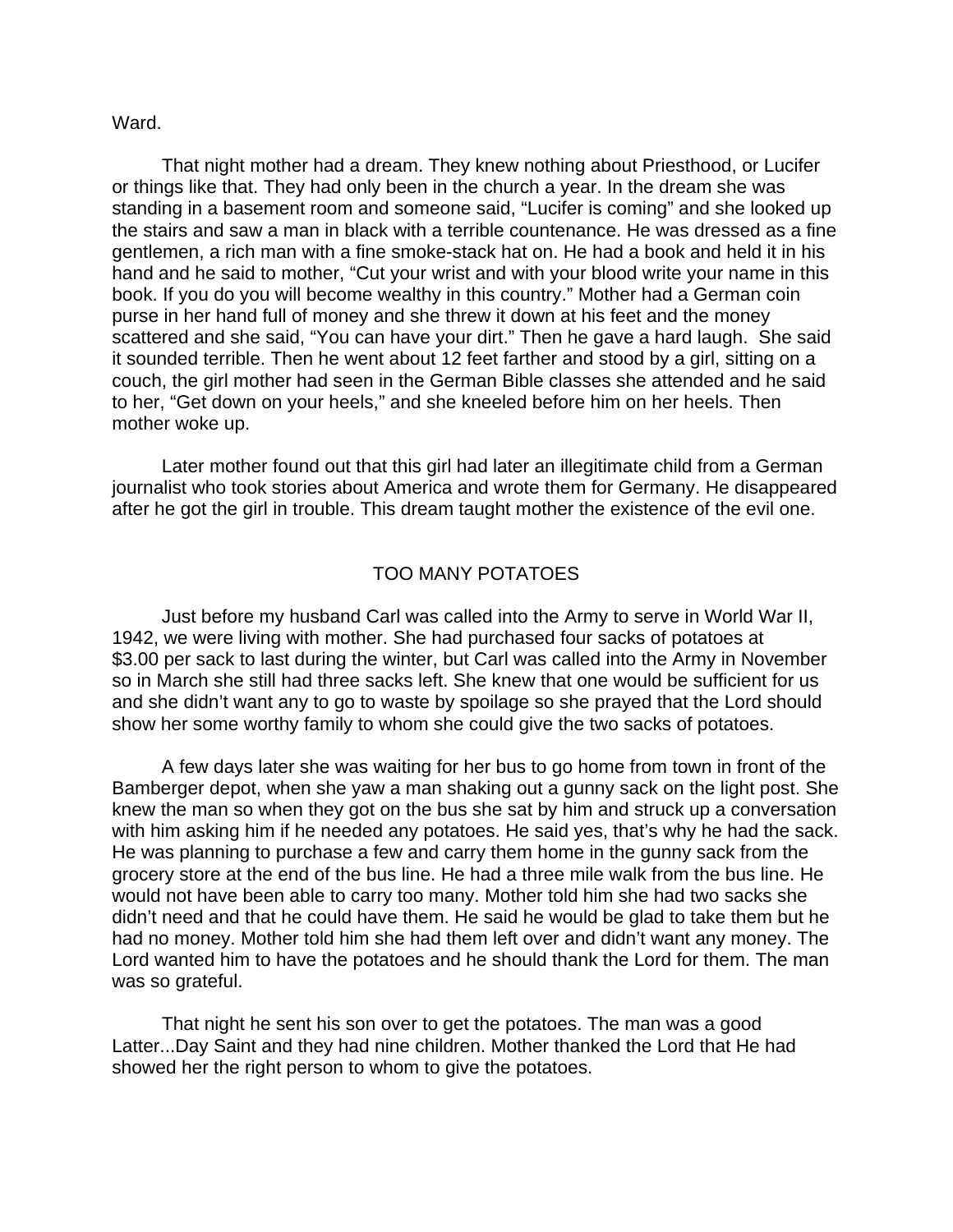#### A Dream and Visitation of Mother's Parents.

Magdalena Teuscher was an elderly lady that my mother had taken into the home and cared for. She was slow in thinking things out and her mind would often go into blankness, But she did help out a little and mother was very patient with her and paid her \$2.00 a week. This she did for six years and the seventh year she couldn't pay but she kept a record of it. About \$82.00. The lady had \$62.00 saved in a piece of newspaper under her mattress. This her sister took when she died. Because Mother owed the \$82.00 they said mother should pay the funeral expense, which she did at \$10.00 a month. But she had never told father about owing the \$82.00, and she was surely scared to tell him. Then she had a dream and her mother and father appeared to her in a dream wearing white clothes. Mother stood before them carrying a basket of bread rolls and her mother said, "You are in trouble, you need some money, don't you?" Mother said "Yes" and grandma gave her a handful of paper money. Mother laid the money on top of the rolls and the basket and turned around to set it down and when she turned back to continue talking with her mother and father, they were gone. She turned to pick the basket up and as she turned she saw some sheep eating out of the basket and they were eating the money and parts of it were hanging from their mouths. A man approached mother, he was herding the sheep, and also another man was approaching on horseback and he was talking to the man walking, and the man walking said to the man on horseback, 'Your sheep have eaten her money." Mother looked at the man on horseback and recognized father and then she woke up.

This dream was so encouraging to mother that she was able to tell father about the \$82.00 debt she had. So in the morning she told father and said that if he said anything about her being a poor manager or such she would run away. Dad was so sweet and only said, "Well, we'll have to find a way to pay it back. Don't worry about it." From that time on they were able to manage \$10.00 on the funeral bill.

The reason the old lady had her money under the mattress, was that for five years she had always given the \$2.00 she earned to her sister to save for her but there was no record kept and mother told her she should have a bank book or something to show for it. The lady realized mother was right so she didn't give the money any more to her sister. Five years of savings were lost to this sister who wouldn't even pay the funeral bill. The only thing the old lady bought herself was a blouse and a skirt. These she wore until they turned to rags. She would use safety pins to hold them together. She had very peculiar ways. When she started a job she never finished it. She would start and maybe four hours later go back to it. She had no power of concentration. She was kind and good and mother was very tolerant with all her funny ways. She had the mind of a twelve year old but in many ways not even that good. After her death her relatives honored mother greatly for having taken care of her.

 I was seven years old when Magdalena died. She was like a governess to me. I really loved her. She could do Swiss holeling and I would love to sit on her lap and listen to her. We were very close.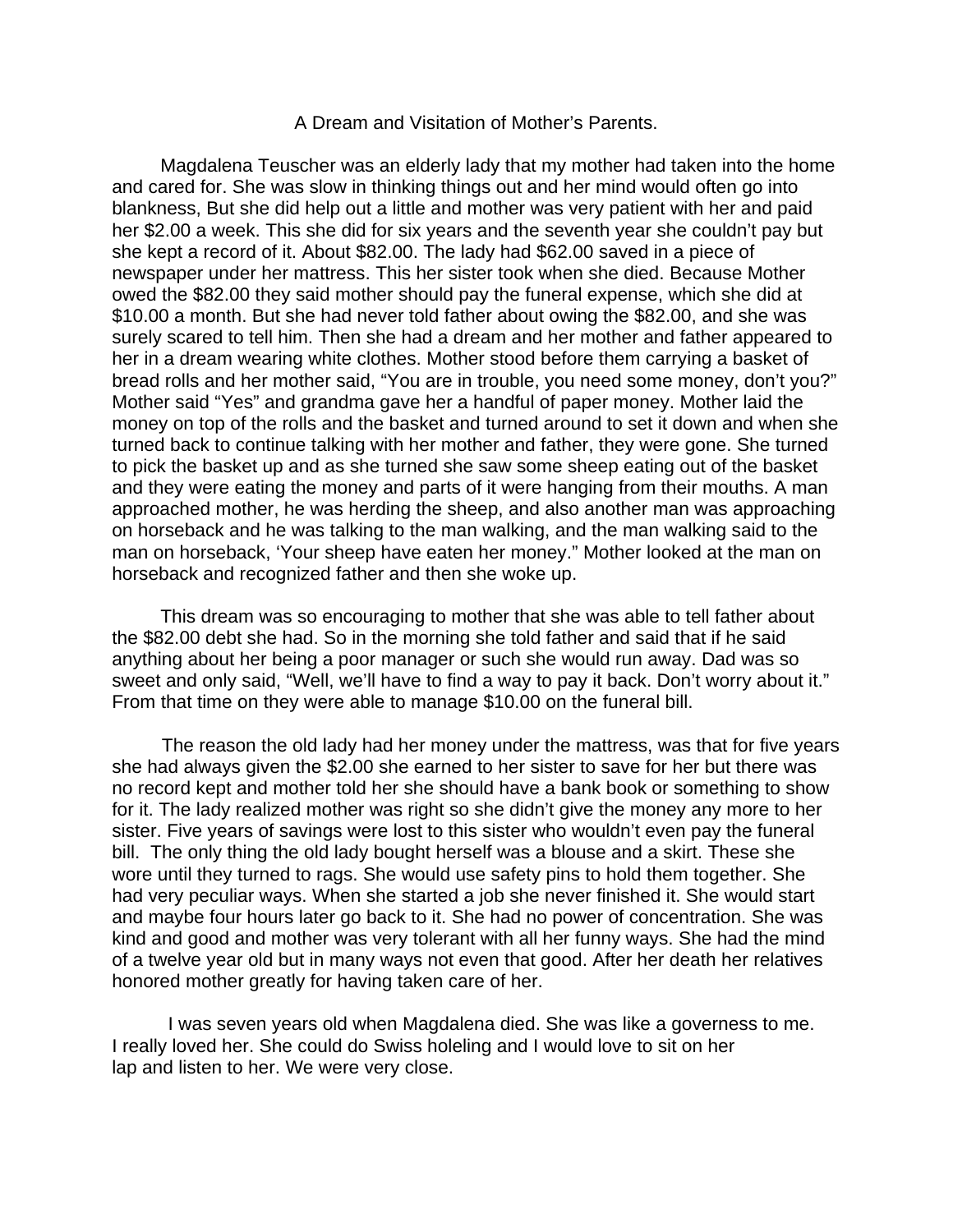## Train Accident Avoided - Year 1926

When I was in 2nd grade at school and my sister in kindergarten, we had to walk a mile to school about a 25-minute walk on a dirt road and over a railroad crossing. Most of the time the little neighbor boy who was my age walked with us. His name was Paul Franke. There was no school bus at this time. During the Christmas holidays mother had a dream of seeing two small beautiful healthy fruit trees in full bloom standing on her kitchen floor. One was my size and one the size of my sister. All of a sudden they withered and died. Then the scene changed and still in the kitchen she was attending my sister and myself laying on the kitchen table as though something had happened to us and her sister Johanna Wolf walked in and remarked about it with a sad look in her eyes.

During the same week my sister who was only 6 years old told mother she had had a dream about a dark horse chasing her down the train tracks as though it wanted to kill her. Also during that week our little friend's mother, Mrs. Helen Franke, also had a dream that the laundry man came to her door and had her little son in the back of his truck, Something had happened to him. When she told mother her dream, mother immediately knew something was in the air because of the three dreams coming during the same week and my little sister was not and is not to this day one who dreams at all times. Later when she received her patriarchal blessing she was told that she would have visions and dreams. Then knowing all the circumstances the spirit told mother something might happen in the month of May, so mother from that day to the 31st of May never missed a day of special prayer for our protection in secret in regards to these dreams. Nothing happened to any of us.

Mother never knew till later that the little neighbor boy and myself would often challenge each other to beat the train across the crossing whenever the train happened to reach there when we three did. Even one time we raced across and my sister being smaller and younger we told her not to try but wait on the other side till the train had passed. Even sometimes we had to cross the tracks in the early morning fog and would only hear the whistle as a warning that the train was coming. There were no railroad crossing signals at this time either. Signs were only put up later after a car accident and death and then later the modern electric bells were installed and the street crossing leveled. The tracks sat up on a hill-like area. We would run up over the tracks and down the other side. Often we met the train coming home from school too and many times the engineer would wave at us.

\* \* \* \* \* \*

When Walter was out of school but not graduated, he went looking for work. We lived at 1254 South Redwood Road, about four blocks from where a Presto-lite factory has just been built, where they manufactured compressed gas. When the plant was opened, Walter was 16 years old and he applied for work. When he left home, mother prayed for him to get the work. Sure enough, out of 18 applicants he was picked out with two others to work there.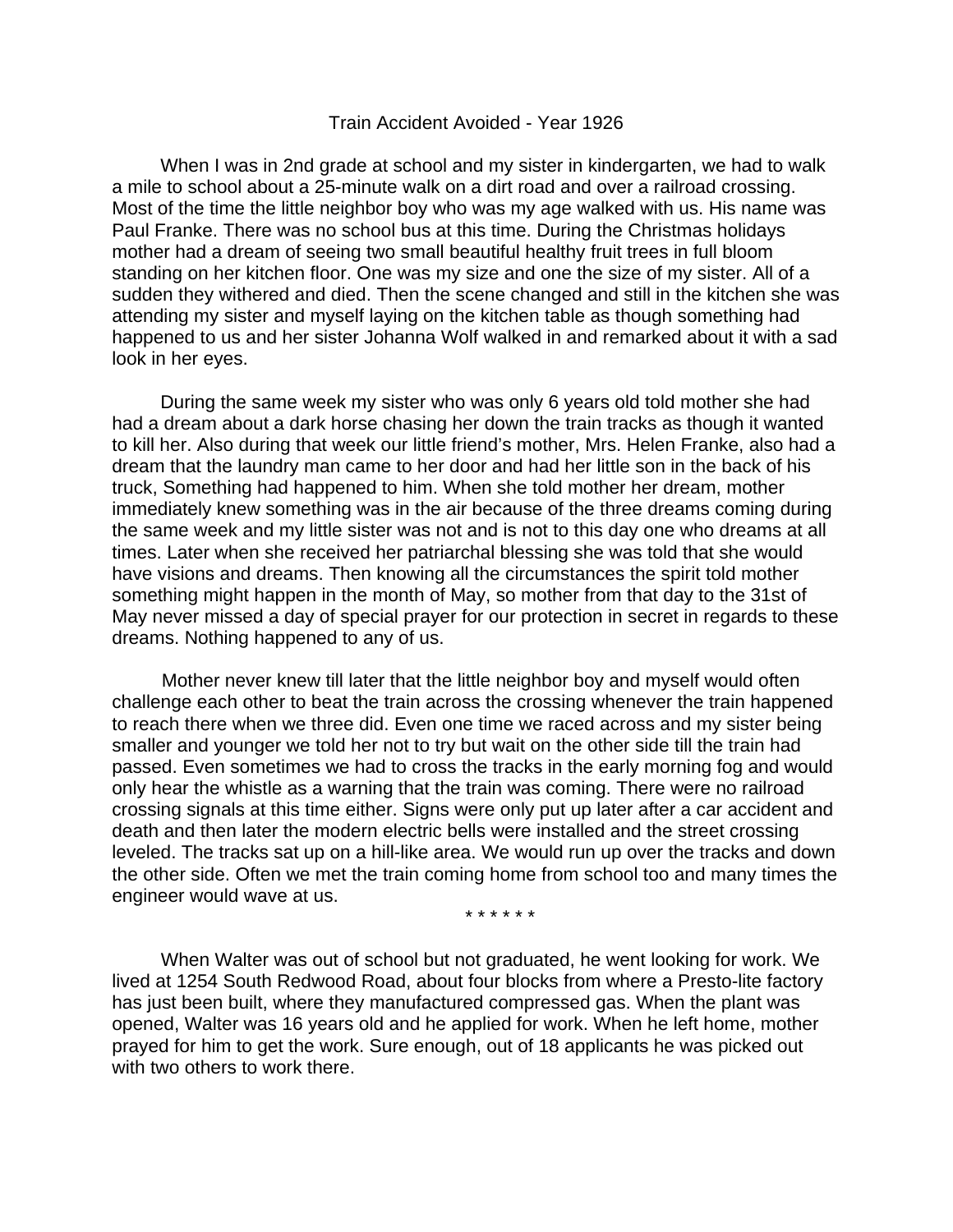Through this work he met his wife-to-be who was a secretary there. When he had worked there for 25 years they presented him with a gold wrist watch. He is still there in 1950 and now holds the job of assistant superintendent. The head superintendent operates another plant in another part of the city. This gives Walter the job of operating the Redwood Road plant by himself.

# WORK AT THE RIO GRANDE DEPOT

Mother was working at Keeley's Coffee Shop and she felt that the work was too hard and not enough pay and with the work at home to do she felt she couldn't go on. She felt that she couldn't quit because she needed the money so badly and she wished that she would get pregnant then she knew she'd have to quit. One night on the way home through a field and along a canal bank where they had a wooden bench to sit and watch the irrigation flow, mother knelt in the snow by the bench and prayed to the Lord that he would help her. She said she had a funny feeling that maybe He wasn't listening because He was too busy at that moment but the thought came to her that He would notice her knee marks in the snow. She chuckles when she thinks about it now because the Lord showed her that He was listening more than she realized.

At that very time things were taking place in the Rio Grande Depot that they knew nothing about till later. They had colored men doing the janitor work in the depot and they weren't clean and there was much arguing going on. The colored men weren't very nice about it either. So the head man went down stairs of the depot and asked Bishop Carlson, who was a policeman in the depot, if he knew of anyone that might like a job like that. Even a couple with their children, just as long as tin work would be done good. Bishop Carlson says that the voice came to him and it said "Brother Nemelka." Dad was a janitor at the Union Pacific Railroad Building at the time.

So Saturday morning a knock came on the door and Brother Britsche said to mother, "Bishop Carlson said for Brother Nemelka to cone to the Rio Grande Depot, they have a job for him there." Dad liked his work and didn't want to go but when he heard the story he decided they better investigate and when the boss, "John" saw Dad he liked him very much and he said, "You can keep your work at the Union Pacific Building and have your family work at the Rio Grande Depot with you." It was in this Rio Grande Building that they later gave Dad a room so he could live in town and save time going back and forth from jobs. Mother took him meals and in this room many hours of genealogy work was done in quiet and solitude. It was a great blessing to the family.

At first when they had to have examinations for fitness to do the work they found mother had a weak heart. But the boss liked her so well that he kept her anyway. A year later my brother Joe went on a mission so she would have to do his work that he was doing on this cleaning job. It meant another examination. After fasting and praying on mother's part, they found nothing wrong. This job they kept for ten years. One month after mother had the job, she became pregnant with my sister Mary, and because the work was so light she was able to work and have a baby besides. My older brothers also helped out when necessary. "John" the boss was depot master at night and when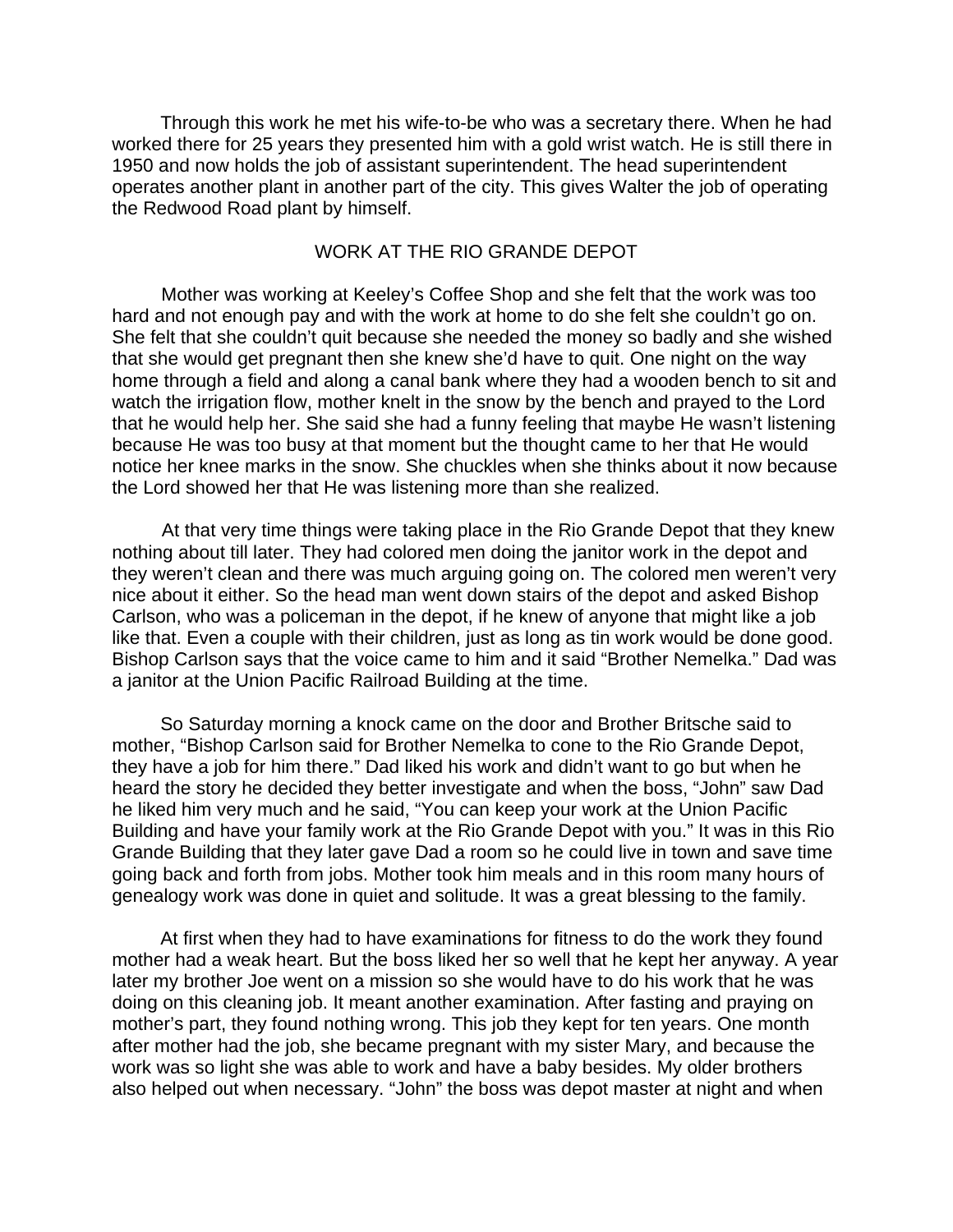he was gone they had another boss "Tommy" who was depot master in the daytime. Both bosses liked their work exceptionally well and mother gave them a fine job done.

At Keeley's they were very upset to lose mother because she was the best worker they ever had had. They really pestered her to stay, but when she explained to the boss' wife that if she could get a better job for better pay she would quit too, wouldn't she? She said "Yes" and then they never pestered her to stay.

At the Rio Grande they were really their own boss, they could go and come as they pleased, only that the work was done well.

## POWER OF THE EVIL ONE

Mother and Father were visiting with Dad's mother, and Grandma was real angry because Dad was going to join the LDS Church. She was so upset (she was Catholic) that she said to mother, "You so and so, you ought not to be able to die." They had stayed overnight at Grandma's.

When they left Mom noticed that Dad was looking very strange. He didn't say anything at first. Then as they were walking along he said, "You killed my mother." Mother said "No, I didn't." They stopped to visit Mom's sister, Olga Fritsch, and when they left and stepped out into the street there was a large water puddle. Dad said, "I guess you want me to walk through that water?" He was really angry, and Mom said, "No, dear, you can walk around the puddle." He became more upset and went back to Mom's sister and said, "She wants me to go through that water puddle." Fritschen Tante gave Mom a real hard push as to say Mom was crazy and Mom said, "No, I told him he could go around." So then he went around to another direction towards home. They originally were on the way to Filmbach's home because Mom wanted the missionary to drive out the evil one which was making Dad say she had killed his mother. That was when they had the water incident. So they went on home instead.

On the way home, about a two-hour walk, Dad would stop once in a while and say "You killed my mother," and then he would command Mom to pray but said "and not in the name of Jesus Christ." Mom recognized the evil power and refused but she calmed Dad and said "Your mother is all right." When they got home mother insisted that they call his brother and make sure his mother was all right. The minute they got the report that she was all right, the evil spirit left Dad. Dad would say when he asked mom to pray, "Bahdamahl."

Later in telling Elder Filmbach about the incident, he said that if Mom had prayed as Dad wanted her to the evil spirit would have gone into her also. He said, "'The Devil wanted to destroy Dad because he was going to join the church and said Dad would have many testimonies and be a great person in the church. Because he was able to overcome the evil one he'll be a good church member."

Told me several times and recorded Sept. 11, 1961.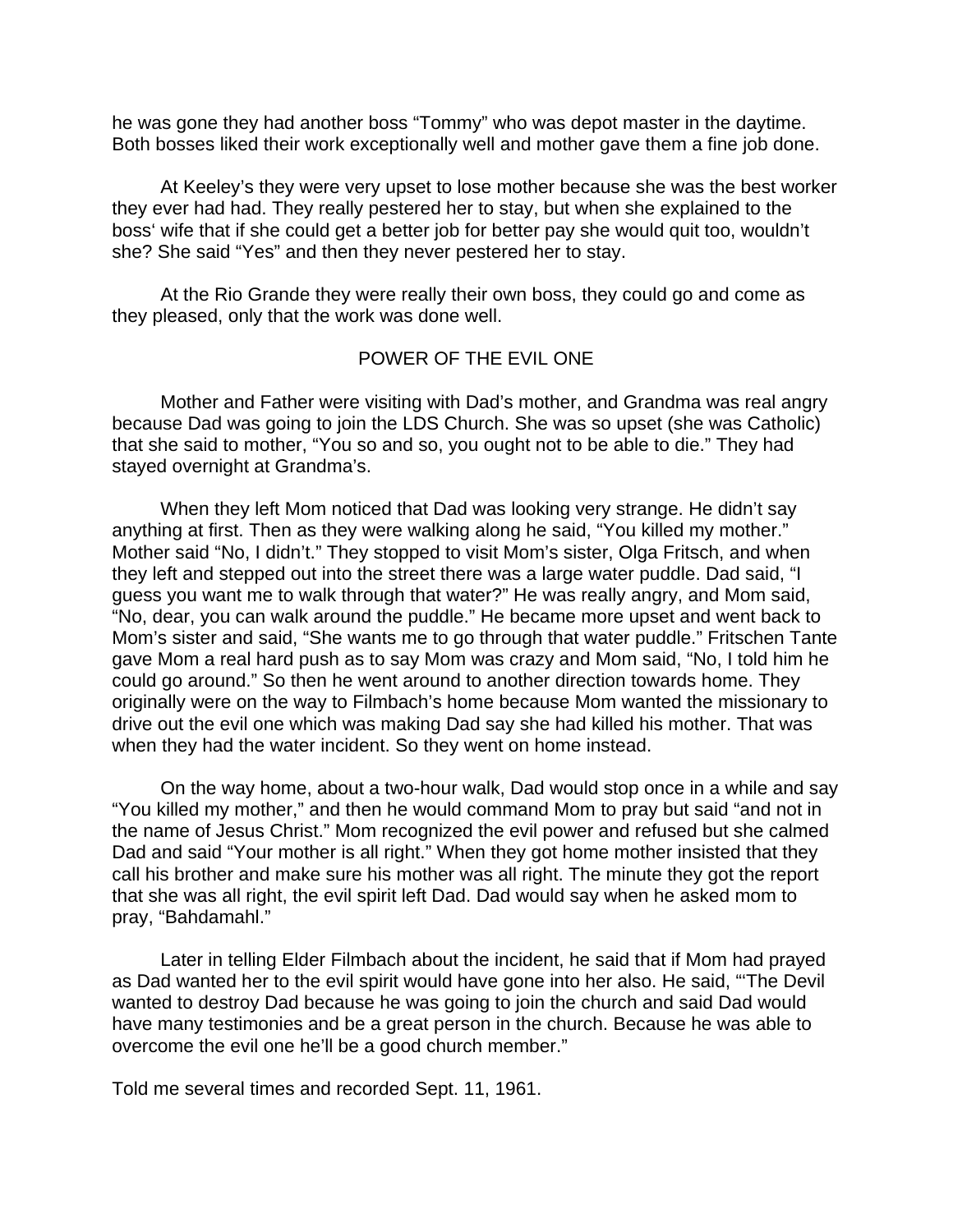#### by Esther Nemelka Boekweg

When mother was telling me this she said, "What a day!"

## SATAN OVERCOME

Just before fast day, January 1946, at the close of a two-year Stake Mission at the age of 67, the spirit prompted mother to have a three-day fast. She pondered over this feeling and didn't think much of it because she had for the past few months been fasting almost every Sunday, so she let it slip her mind. It was then that Satan tried to destroy her, twice physically and once mentally.

One morning mother forgot to pray, not that she meant to but she had had visitors and things came up and it just slipped her mind. That afternoon on her way to town on the bus the spirit told her she had forgotten to pray that morning. Then she questioned herself, "Did I?" Then she remembered that she had forgotten so she closed her eyes and silently prayed as the bus was nearing an intersection. She was sitting in the middle of the bus near the window. As she finished praying and looked up a young man driving a truck was headed straight for the bus and would strike where she was sitting. She said his face was ashen and he seemed to realize what was about to happen and then miraculously he swerved the truck which went alongside of the bus towards the rear. The driver of the bus was unaware of the whole thing. He had not noticed the truck coming so rapidly. Mother knew her prayer for the day's protection was answered and also why the voice had spoken to her at that particular moment.

Then, on Sunday evening, the same month, she was going up the steps into the house and she said her knee gave way and she fell into the house. She said it felt as though someone had actually pushed her. She was badly bruised and shaken up but she felt she could go to Sunday evening services anyway. When she arrived at church she was astonished when they asked her to give the opening prayer, they not knowing she had just had a bad fall. She prayed and in the prayer thanked the Lord that she was able to come to church after having such a bad fall. The next day her bruises began to hurt severely and she had to stay in bed a few days. It took a week before she felt well again.

Then, came the day when in the evening she should give her farewell talk for the close of her mission. It seemed that that day all hell was let loose in her mind. Her mental anguish was so terrible that she didn't know how she would ever be able to give a farewell talk. But with the help of the Lord she gave a wonderful speech filled with the power of the Holy Ghost. Then came the realization of why the spirit had prompted her to fast three days at the beginning of the month. So the following Sunday, Fast Day, found her finishing a three-day fast of 72 hours without food or water and thanking her Lord for all He had done for her during the eventful month. That night she had a very comforting dream and the mental agony that was previously experienced found complete release.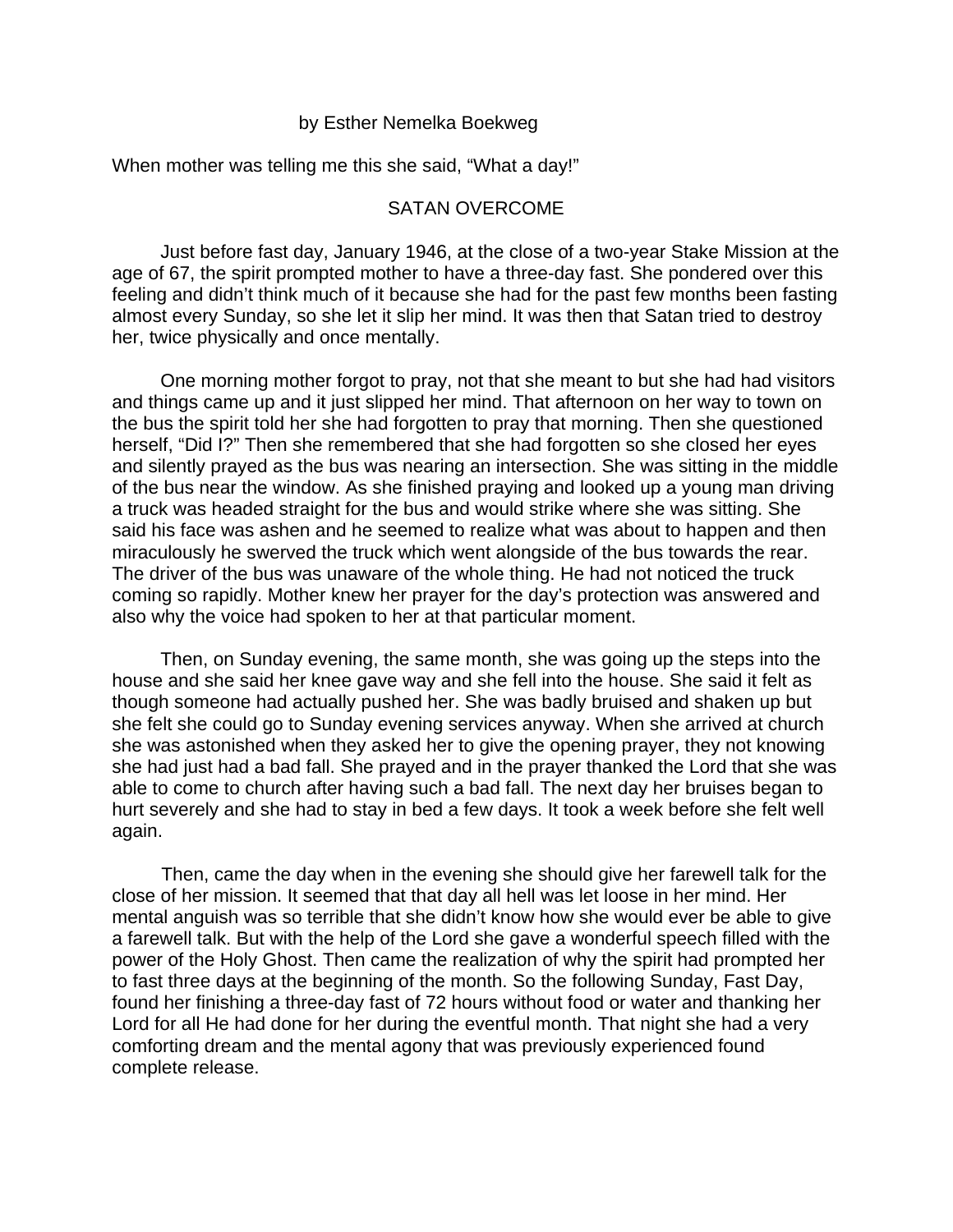#### RELIEF SOCIETY BUILDING DONATION

At the October conference in 1947 when the announcement was made in the tabernacle about the building of the Relief Society Building, mother was present. When it was mentioned about asking all Relief Society members to donate five dollars for the erection of this building, mother said the spirit came over her so strongly and said she should give \$25.00. She didn't have the money at the time but she knew some way would be opened. Also she knew her son Walter always gave her money for Christmas. Usually he gave her \$10 and a \$5 or \$10 gift with the ten dollars. Imagine her surprise when Christmas came and instead of a present he opened his wallet and pulled out a \$10 bill then another \$10 bill and then looking slowly and hesitantly in his wallet again he pulled out a \$5 bill and gave it to her. Mother knew why the Lord inspired her to want to donate \$25 in her heart at conference time even though she wasn't sure where the money would come from. This little incident of a lady giving her Christmas money as a donation towards the building was also mentioned in the Relief Society Magazine November issue 1948.

"'Joy in Full Measure' by President Belle S. Spafford: "The dollars which make up the fund represent individual contributions of many types: the providently saved nickels and dimes of sisters to whom these savings meant much; The Christmas gift of one sister, long anticipated in order that some little personal need might be met; the golden wedding gift of another, cherished because a loved one had given it to her; the gift of an aged sister, who, in passing away a few days after making her contribution, rejoiced that she had lived long enough to see this program launched and to participate in it; etc."

#### **HOME**

In November of 1951 mother prayed, she wanted to know what the end would be for Nephi and Ruth because they were divorced and Ruth was living with the five children at 54 South 7th East.

During the night mother had no dream and in the morning she said to Dad, "The Lord didn't show me anything even though I prayed." As she finished saying this the spirit said to her "Nephi should be able to buy the home that Ruth was making monthly payments on.

In December Nephi went to California. One day as he was going to work the spirit of the Lord told him to go right away to Salt Lake and buy the home. When he got there Ruth was selling the hone to a man who was coming the next day to close the deal. Ruth had neglected monthly payments up to \$2,000. Nephi talked with her and paid the \$2,000 to keep the home and remarried Ruth.

During the time that Nephi was in California mother did have a dream. In the dream she opened a doorway into a hall, she did not know what hall, and there she saw Nephi standing with his 5 children around him and they all looked sad. Ruth was not there and yet Mother had a feeling that she wasn't dead. In the morning Mother told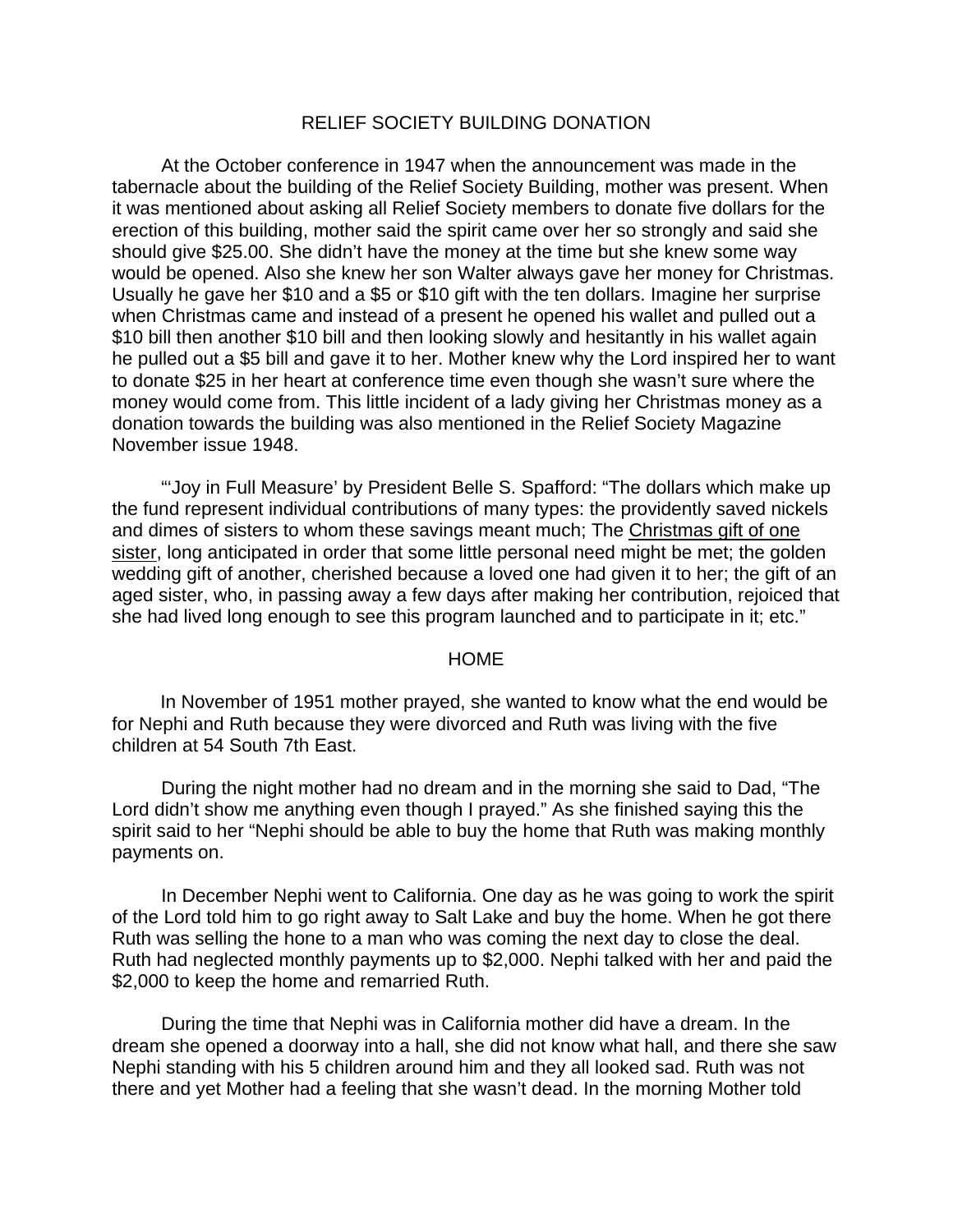Dad about the dream and after a few minutes of meditation and saying nothing, Dad said "Ruth will go to Provo."

Before Dad died in April 1951, he prophesied to mother that after his death mother would live with Ruth and also she wouldn't go to the Temple anymore because of her health. All this came to pass as he said. Mother moved in with Ruth and Nephi after he died.

One day Mother got ready to go to the temple and the iron had been left on by someone and caused smoke real bad and it upset mother so bad she couldn't go to the Temple. No one was home and mother at first did not know where the smoke was coming from. It was quite a shock for her. It was her first attempt to go to the Temple after Dad's death. After the shock of the ironing board her bladder was so bad that she could not control her water anymore so she could never go to the Temple again. Later her legs became worse and she could not step up in a bus. Even for a while she would get on a bus by setting her bag on the top step and then climb up on her hands. The bus drivers used to chuckle at her determination. Even later she would get awful weak getting dressed to go anywhere.

One day Nephi and Ruth had troubles and Ruth sent Nephi out of the house and they got divorced again. The home was given to Ruth by court. Mother stayed with Ruth and Nephi paid for her keep. This was a blessing for the children which needed their grandmother's teachings and Ruth needed the monthly room rent. Mother lived with Ruth 3 1/2 years. Then Ruth remarried and asked mother to leave. This man she married she also later divorced.

Mother stayed with me a few months. In the meantime, Carol, Nephi's youngest girl came to visit mother and told mother her mother was going to lose the home again because of no monthly payments made. Ruth was to move out on the 6th of June 1955. Carol told mother this at the end of May. Right away, mother got the feeling Nephi should buy the home from the bank. This he did and saved the home the second time. Ruth moved with her husband into a smaller home. She also signed the home over to Nephi.

The man who was selling the home originally to Ruth came from out of town and wanted Nephi to buy the home in cash without the trouble of the monthly payments. He was an elderly gentleman and well-to-do and his son wanted him to get rid of the home in Salt Lake. So Nephi had Joe mortgage the home to the bank in Joe's name so no one could take the home from Nephi again. The deal was so satisfactory to the man that he let the home go for \$5,000 cheaper than the original price.

Mother then went to live with Nephi in the home. I was having another baby and needed the room real bad that she had. They also took in an elderly sister who was company to mother.

About two years later Nephi married a wonderful girl, Wanda Gustaveson, and off